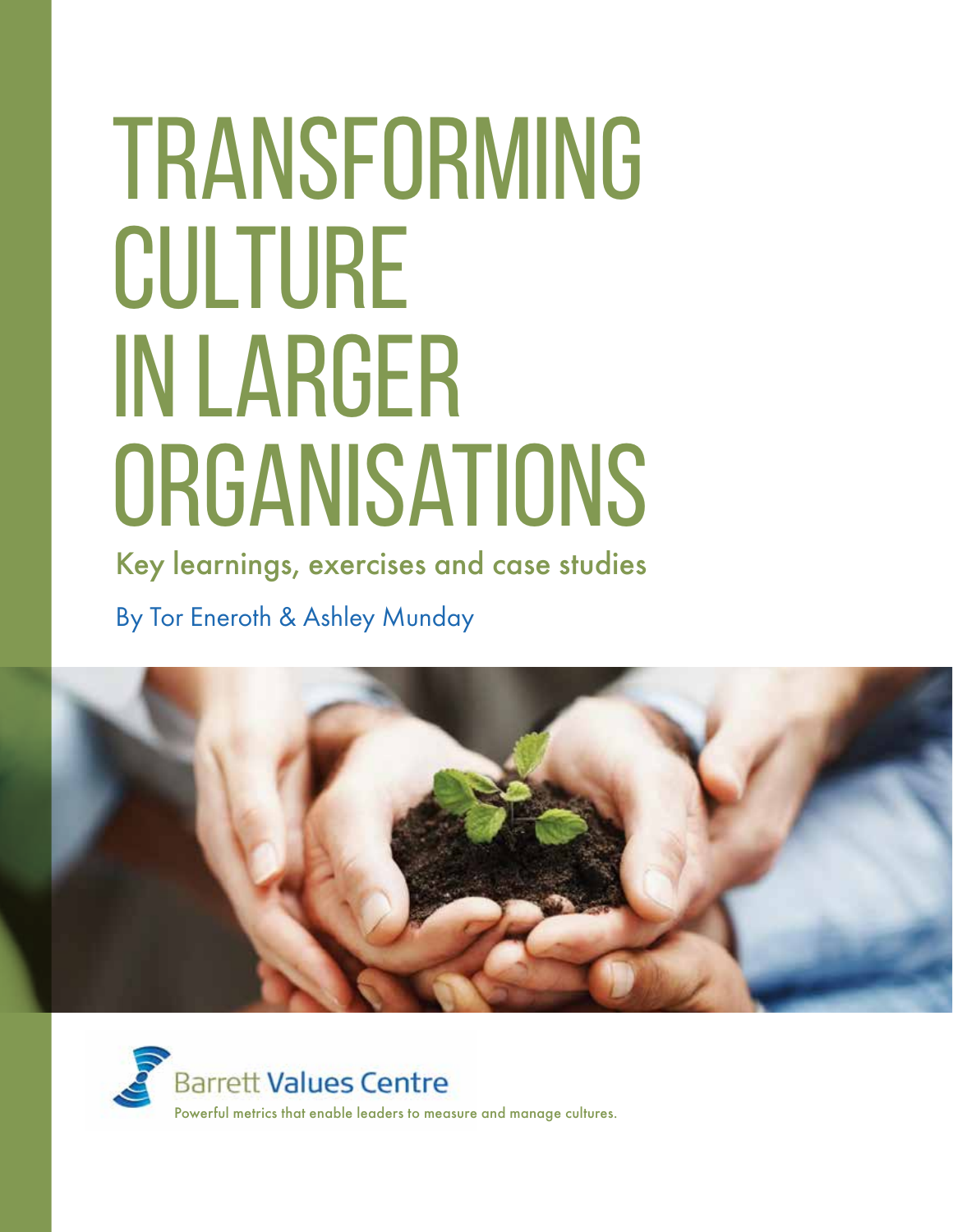

Imagine a workplace culture where there's excitement in the air, where everything is done to enhance the customer experience, where innovation thrives and teams easily adapt to unforeseen circumstances, where your senior team works toward a shared vision of success, and where people genuinely care for one another, feel recognised and are supported within the organisation.

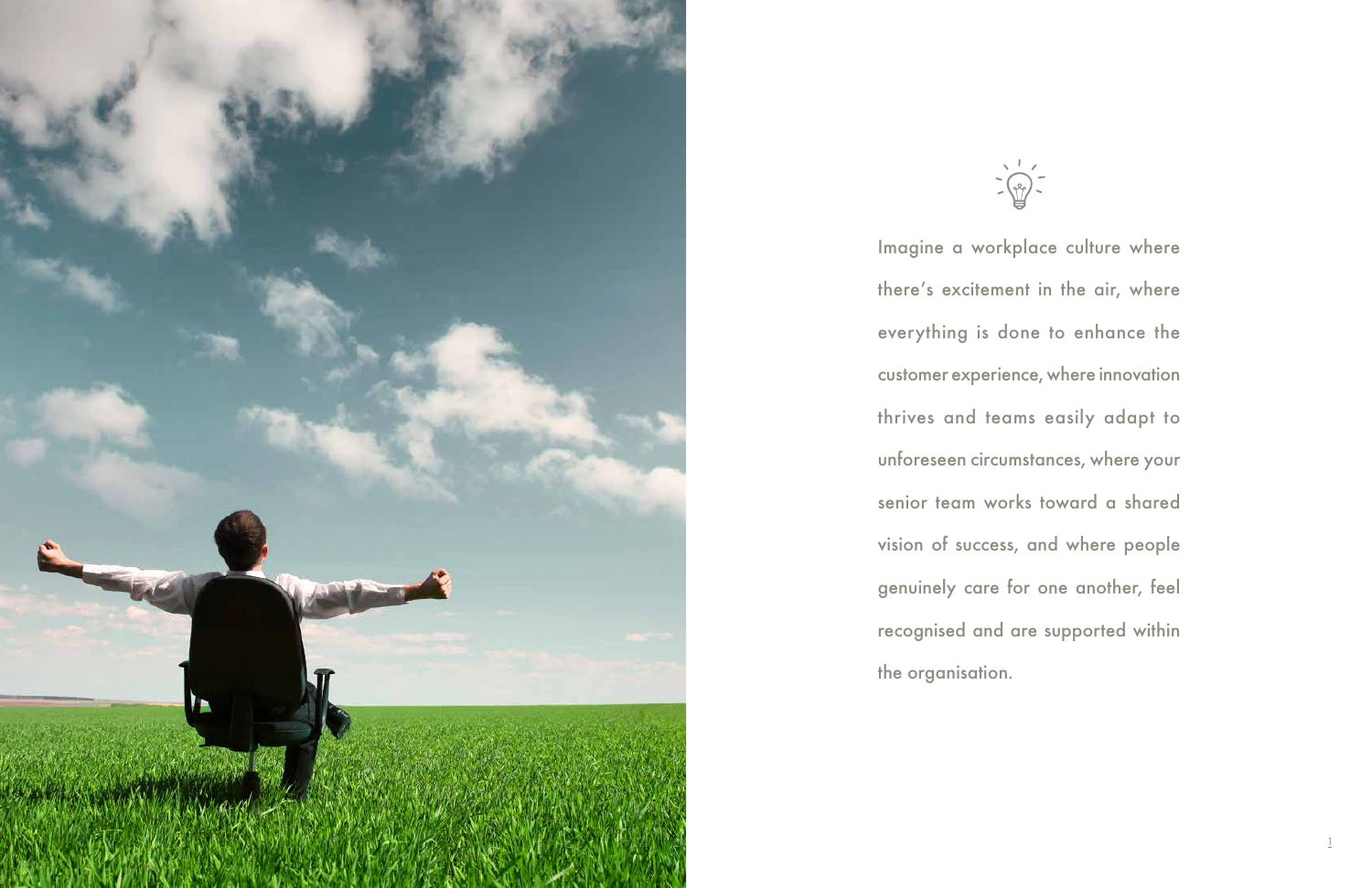Cultures like these are not created overnight. They aren't formed by policy, procedure and measuring KPIs. High performing cultures have values alignment, mission alignment and low levels of fear. These are cultures where employees are able to bring their beliefs and values to work and where there's a shared view, throughout the organisation, that they have the right culture to be high performing.

Our intention for this paper is to provide an introduction to transforming culture in larger organisations, those with more than 1000 employees. We've seen organisations transform their cultures and ignite success time and time again. This paper includes three brief case studies, an overview of the concepts and key learnings about transforming culture, and exercises to help you get started. Our hope is that this paper will give you the confidence and the tools to begin one of the most important and catalysing journeys in your organisation's history.

## Why Transformation?

While culture change involves engineering a process and managing the moving parts, transformation takes place on the inside. Transformation involves human beings and all of the feelings, beliefs and values that motivate them. It's about working with people's motivations to create something bigger and better than you could have imagined alone. It takes time and needs to be cultivated, like growing a plant or any living thing. While change is a process from 'this' to 'that,' transformation unleashes the best of what can be. Transformation frees human potential and accesses our collective wisdom.

### CULTURE IS A JOURNEY, NOT A DESTINATION

Throughout this paper, we refer to the "culture journey". Leaders on a transformational path need to respond to market conditions as well as the needs of their internal teams. You will create visions and then reshape them. Culture is not a place you arrive, but a way of being that you will develop and evolve over time.

"Sooner or later we must realise there is no station, no one place to arrive at once and for all. The true joy of life is the trip."

[–Robert Hastings](http://robertjhastings.net)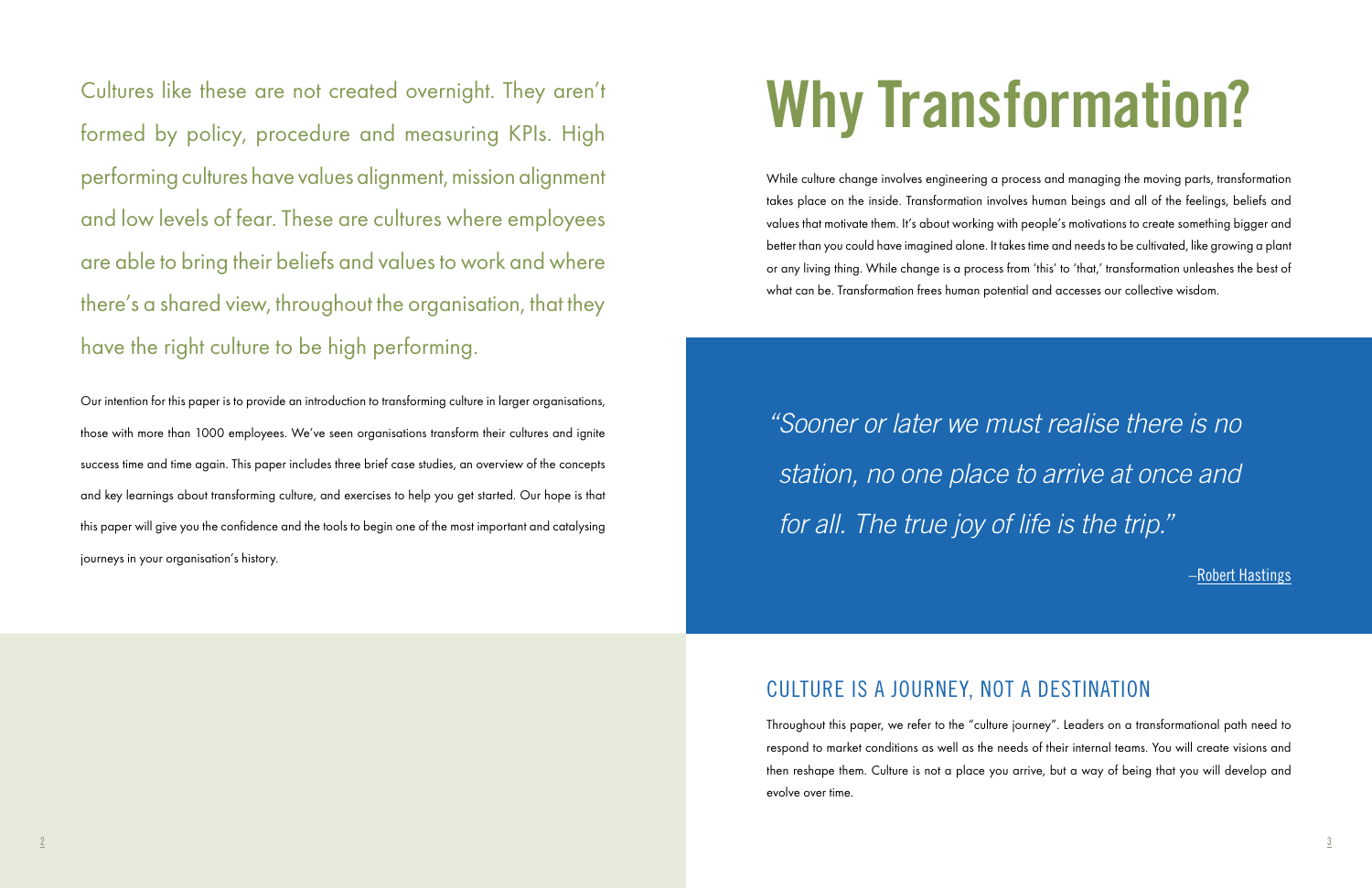#### **I.** [CASE STUDIES](#page-4-0) 6

**VOLVO IT** 

[OLD MUTUAL GROUP](#page-7-0)

[UNILEVER BRAZIL](#page-9-0)

#### **II. KEY LEARNINGS**

#### **III. "GROWING" YOUR**

LEADERSHIP COMMITN

ROLES FOR SUPPORTIN

HOW TO DEFINE AND

**STRUCTURAL ALIGNME** 

FOLLOW-UP AND LEARI

[IN CONCLUSION](#page-24-0)

IV. [RESOURCES 48](#page-25-0)

# TABLE OF CONTENTS

|                          | Ψ  |
|--------------------------|----|
|                          | 9  |
|                          | 13 |
|                          | 17 |
|                          | 20 |
| <b>R DESIRED CULTURE</b> | 30 |
| <b>AENT</b>              | 32 |
| <b>IG CULTURE</b>        | 34 |
| <b>GROW YOUR CULTURE</b> | 36 |
| ENT                      | 40 |
| <b>NING</b>              | 42 |
|                          | 46 |
|                          |    |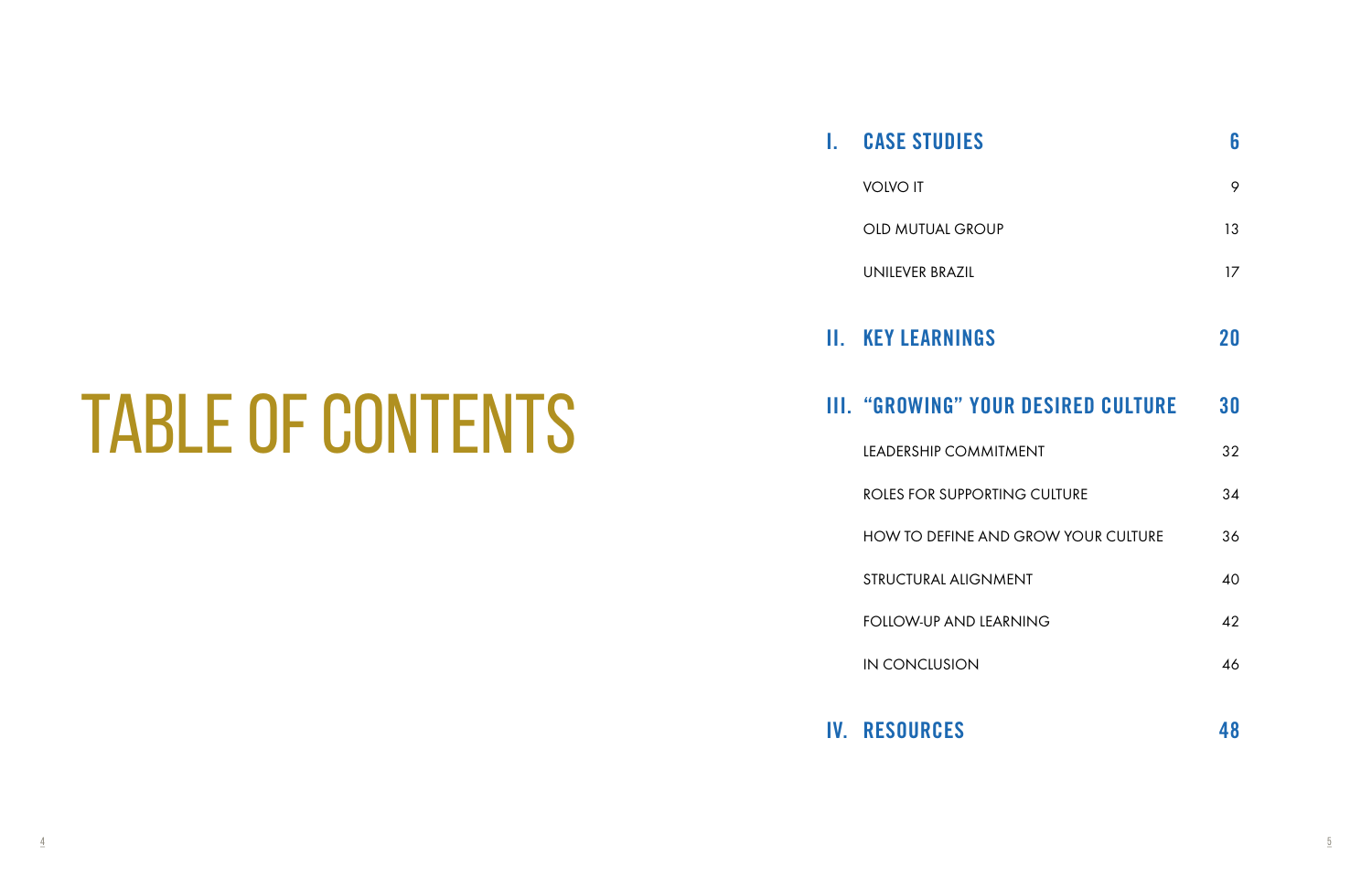# <span id="page-4-0"></span>I. CASE STUDIES

In the following case studies, you will learn more about the concept of the culture journey. We have selected these three organisations—Old Mutual Group, Volvo IT and Unilever Brazil—in various regions of the world, because they had different intentions and approaches to cultural transformation. There is not just one way, but many ways, to successfully work with your culture.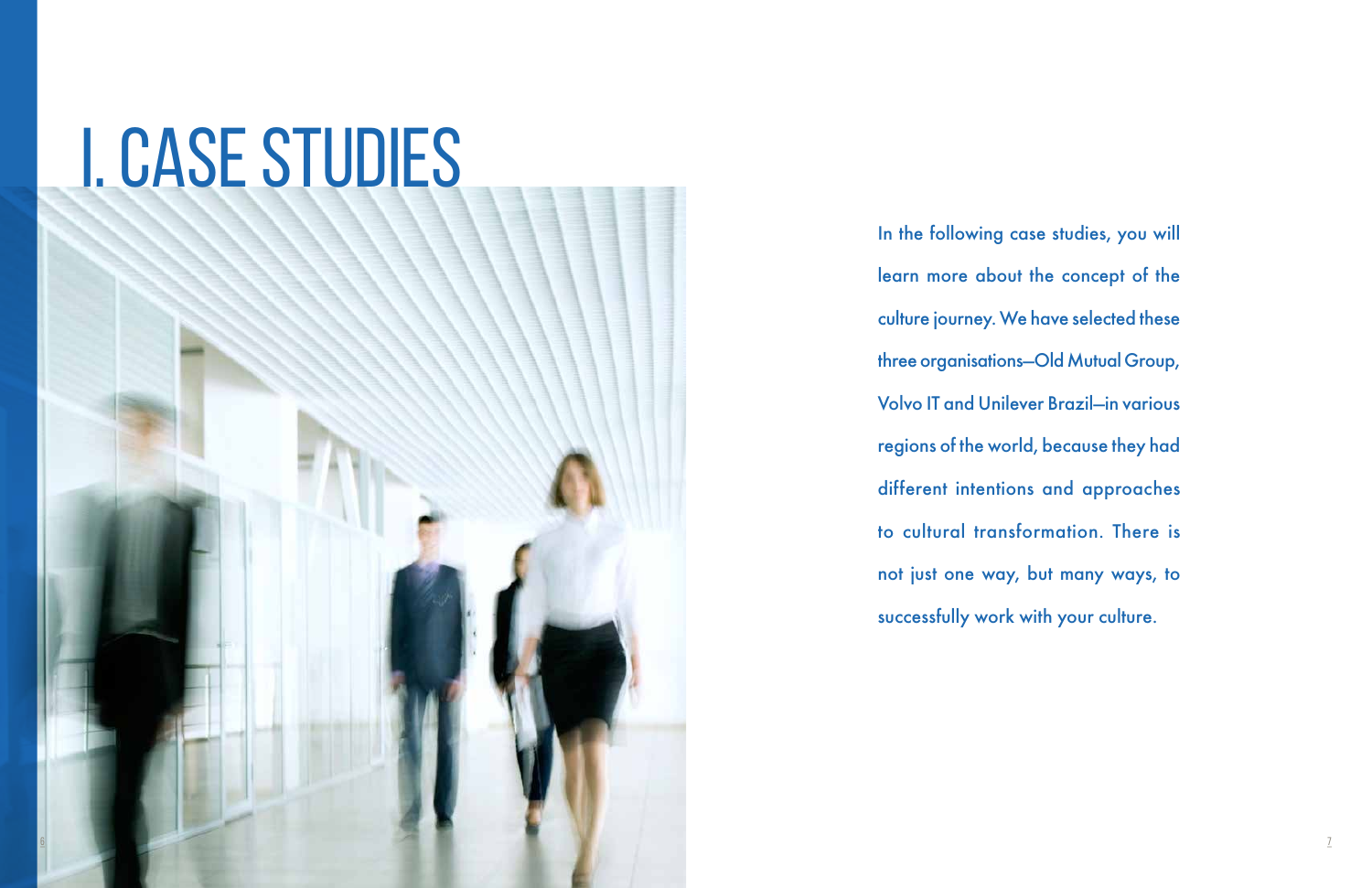Volvo IT is a global company based in Gothenburg, Sweden. Its primary role is to provide IT services and support teams to the global network of Volvo industries. They proactively worked with their culture starting in 2000, led by a full-time Culture Manager, who was a non-voting member of the Executive Team. This case study covers their culture transformation and development journey during the course of eleven years (2000 to 2011).

The core of the culture journey was the Culture Ambassador Program, initiated in 2001. Over the following years, Volvo IT trained more than 500 Culture Ambassadors who actively developed the culture throughout the organisation. The fundamental intention and belief with this Culture Ambassador program was to empower and train all formal and informal leaders to develop their capability to grow a desired culture. It was an on-going journey to find, define, grow and care for their espoused core values.

INDUSTRY:

**Technology** NUMBER OF EMPLOYEES: **6,000** NUMBER OF CULTURE AMBASSADORS: **500**

OPERATIONS IN: **Europe, Americas, Asia, Oceania, Africa (20 countries)**

### CASE STUDY: Volvo IT (2000–2010)

"Consistent and persistent work with our wanted culture is one of our critical success factors"

> <span id="page-5-0"></span>– Magnus Carlander, CEO Volvo IT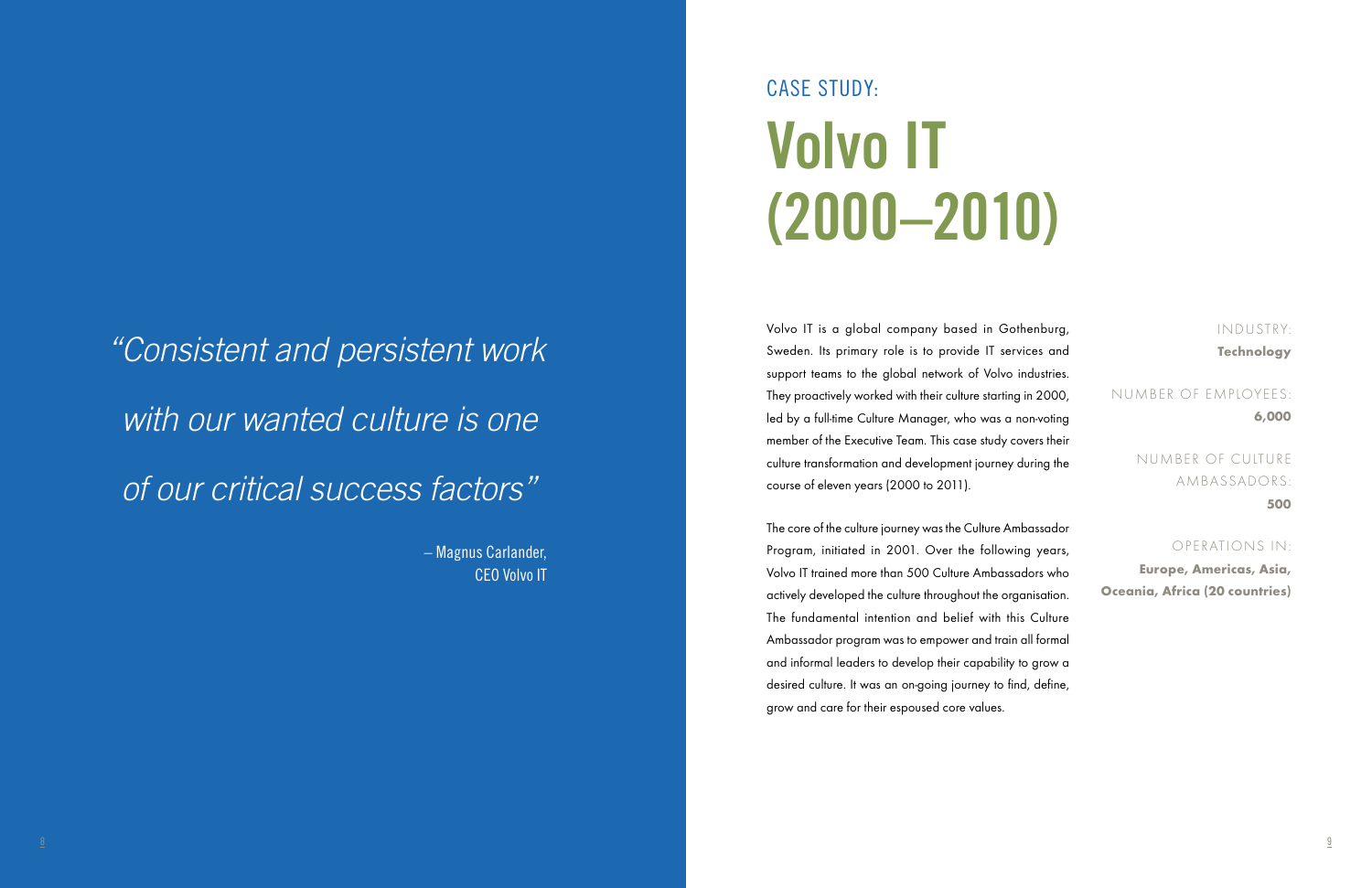The focus of the culture work evolved over time, as they responded to changing market conditions, strategic ambitions and the needs of the organisation, employees and stakeholders. Here are the themes in their culture journey that emerged over time:

### GROW ONE COMPANY: THE VOLVO IT IDENTITY (2000–2002)

At the start of the journey, Volvo IT was a newly formed company created by consolidating the IT departments from seven Volvo business units plus the Group IT department. The first challenge was to form a shared culture for the new organisation, mainly located in Sweden, Belgium and USA. Teams were identified with their old business units so there wasn't a shared identity. This led to internal positioning and competition. Their key challenge was to develop a shared set of values and culture among the dispersed teams and create one Volvo IT identity.

#### GROW CUSTOMER FOCUS (2003–2008)

Once the cultural norms had been established internally, they began to focus more externally. Because they became a separate entity from Volvo, the former internal relationships became customer/ supplier relationships, which called for new behaviours and attitudes. Additionally, Volvo IT started to have external customers. During this period, Volvo IT grew from 3000 to 7000 employees at its peak in 2009.

### ENSURE RESILIENCE: CULTURE IN DOWNTURN (2008–2010)

As soon as the financial crises hit, Volvo and Volvo IT experienced a significant decline of business. They had to make urgent decisions in order to cope with the situation. As a consequence they had to let go of 2000 of their 7000 employees and consultants in six months time to adjust to reduced business volume. While it was a difficult time, leadership was conscientious about living their values, to maintain their desired culture and not erode trust. Employees knew that it was a matter of long-term sustainability. Employee satisfaction rates remained around 90 percent.

### REALISE STRATEGY: CULTURE AS AN ENABLER (2010–2011)

Once the market began to recover, Volvo IT grew again to reach 7000 employees and contractors in 2011. During this period, the focus of the culture was on fulfiling their strategy while continuing to develop and care for their culture.

During these ten years, Volvo IT continually trained their Culture Ambassadors to co-creatively work with their teams to secure their strategic objectives and culture.

#### THE OUTCOME

» Maintained extraordinarily high levels of employee satisfaction, even when they had to reduce 2000 staff. Employee Satisfaction Index (ESI) remained around 90 percent over five years.

» Customer satisfaction increased more than 30 percent during this decade. Several customers had

- 
- 100 percent satisfaction on the survey.
- » Improved project delivery precision from 55 to 90 percent.
- » They were selected as best in class for most attractive IT employer (rated by Universum).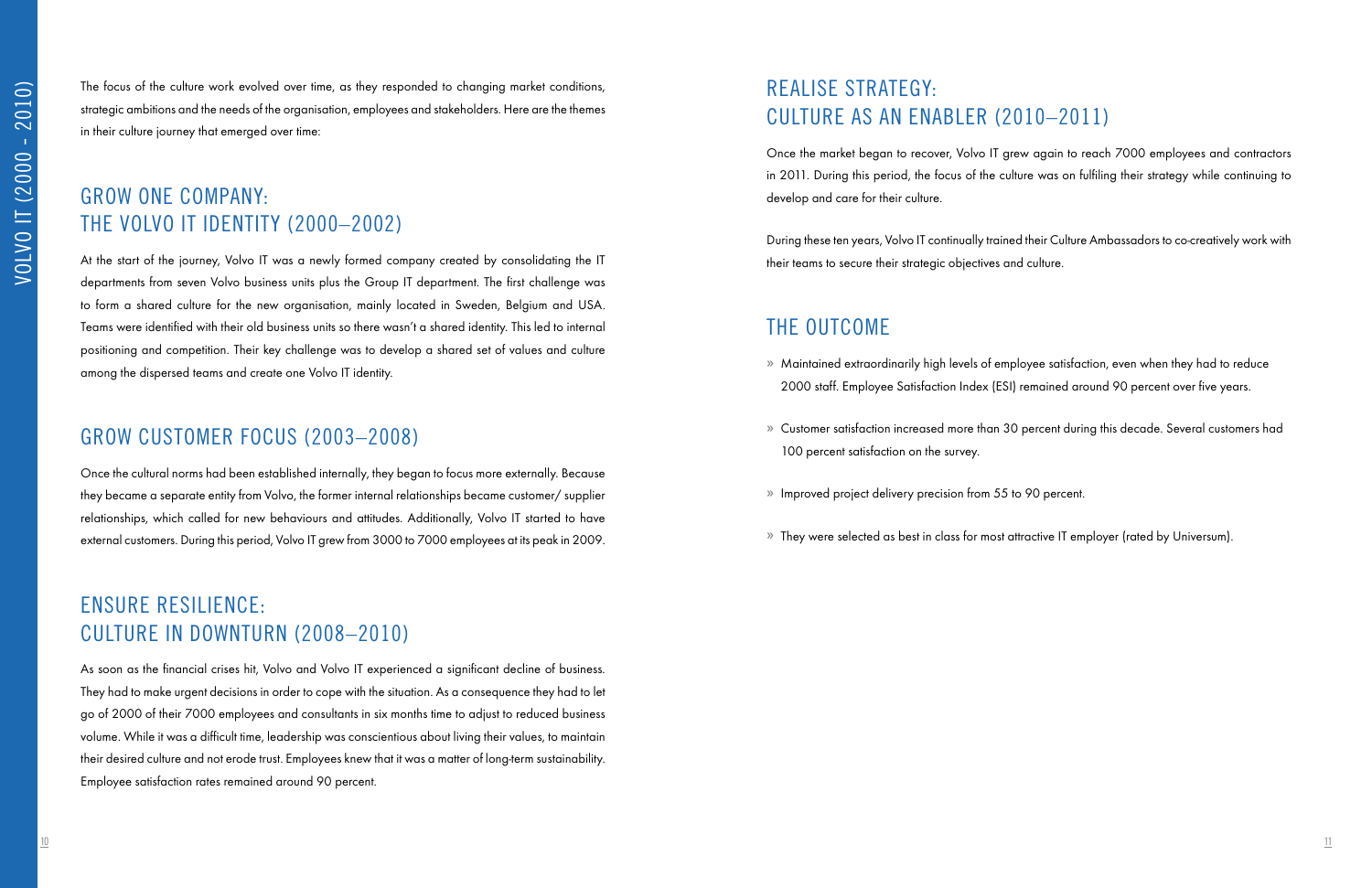### CASE STUDY: Old Mutual Group

INDUSTRY: **Financial Services**

#### NUMBER OF EMPLOYEES: **57,480**

OPERATIONS IN: **Africa Asia Europe North America South America**

Old Mutual Group is a leading international long-term savings, investment and protection group. Three of Old Mutual Group's well-known brands at the time of writing are Nedbank, Old Mutual and Skandia.

Transforming the culture across all of the Old Mutual Group businesses started with Nedbank in 2005. It became groupwide when the aspiration of becoming "our customers' most trusted partner" was articulated as part of the Old Mutual Group vision in 2010. Work was done with the executive leadership teams to increase self-awareness, build trust in relationships and cascade a practice of strategic storytelling. Organisational structures and processes were aligned to support the development of the desired culture from the top-down, including the group operating model, performance management, selection assessment, leadership development and, most recently, the incorporation of cultural entropy levels (a measure of dysfunction) into the long-term incentive plan for executives. Staff has been left with no doubt that the organisation is taking its values and culture seriously.

"I believe that the culture of our business is critical to its success. We monitor our culture using an annual process of engagement with all our people—the Barrett Cultural Values Assessment. Managers all around the organisation are tasked to address issues raised… We understand and believe in the importance of putting our customers at the heart of our business, and creating the right culture and behaviours to support our vision of becoming our customers' most trusted partner. This will continue to be critical to our success as we head into the future."

> <span id="page-7-0"></span>–Julian Roberts, CEO Old Mutual PLC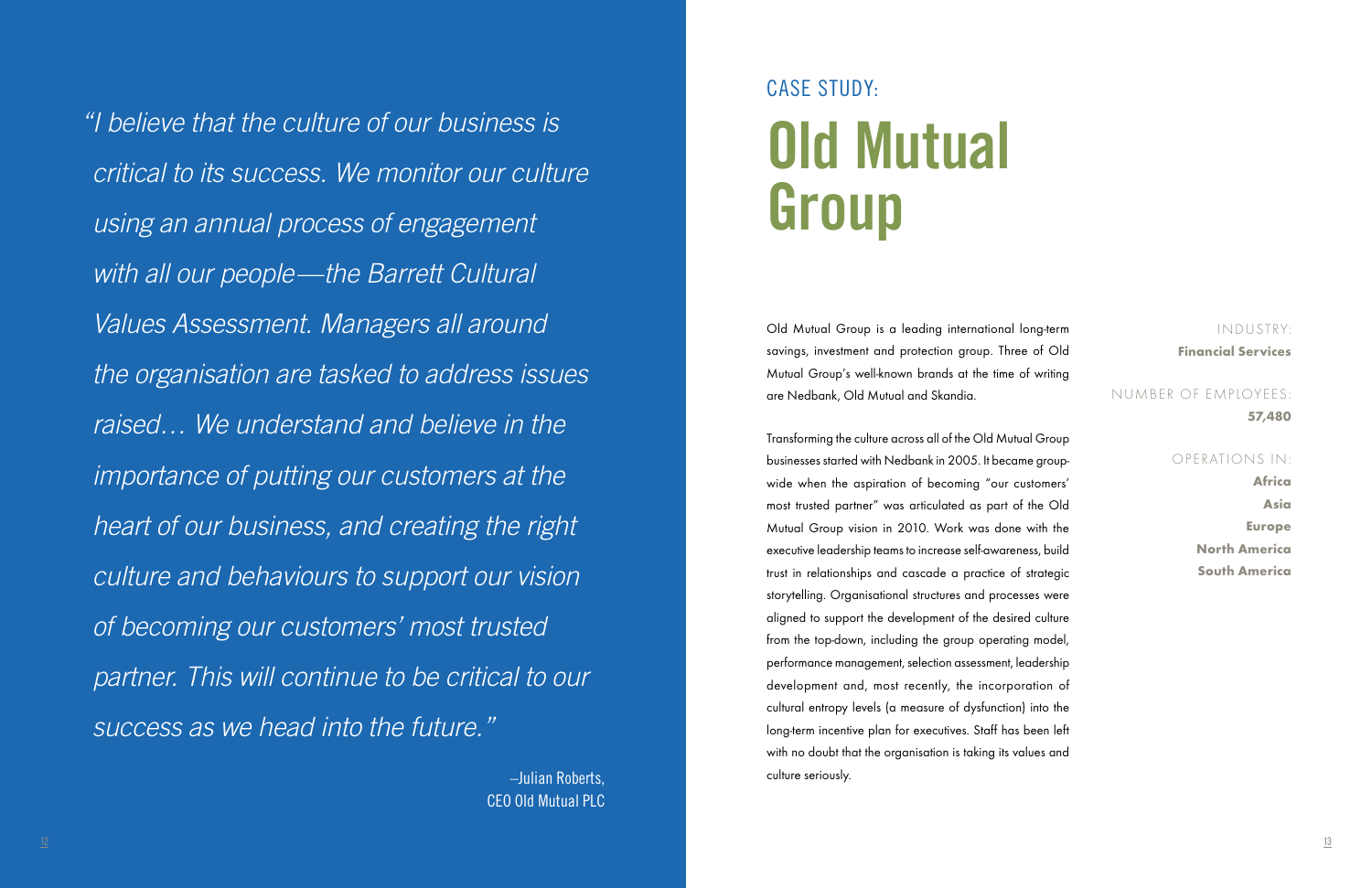Recognising that working with the top leaders would not be enough to catalyse and sustain the change in the geographically dispersed teams, Old Mutual began to embed a capacity for culture change into the business via the introduction of Culture Leads, firstly in their UK-based Wealth business and later in the South African-based Emerging Markets businesses. The role of Culture Leads, primarily senior managers, is to actively sponsor the transformation in their business units and to stimulate deeper dialogues around living the values. Culture Leads are equipped with a set of skills to support transformation in their teams. The Culture Leads are skilled in making change happen "on the ground" in their part of the business. An important aspect of the role is to both support and challenge the Executive Committee members to drive the change agenda and to carry this agenda, or change story, further into the organisation. Thus, the culture transformation is embedded throughout multiple levels in the business.

[The Old Mutual Cultural Transformation Toolkit i](http://www.valuescentre.com/uploads/2014-03-04/TCLO1%20OMG%20Toolkit.pdf)s a resource developed for their Culture Leads. It includes sections on building mindsets and capabilities; transforming your leadership; holding meaningful team meetings; debriefing the annual culture assessment results; working with organisational assessment results; and working with leadership assessments.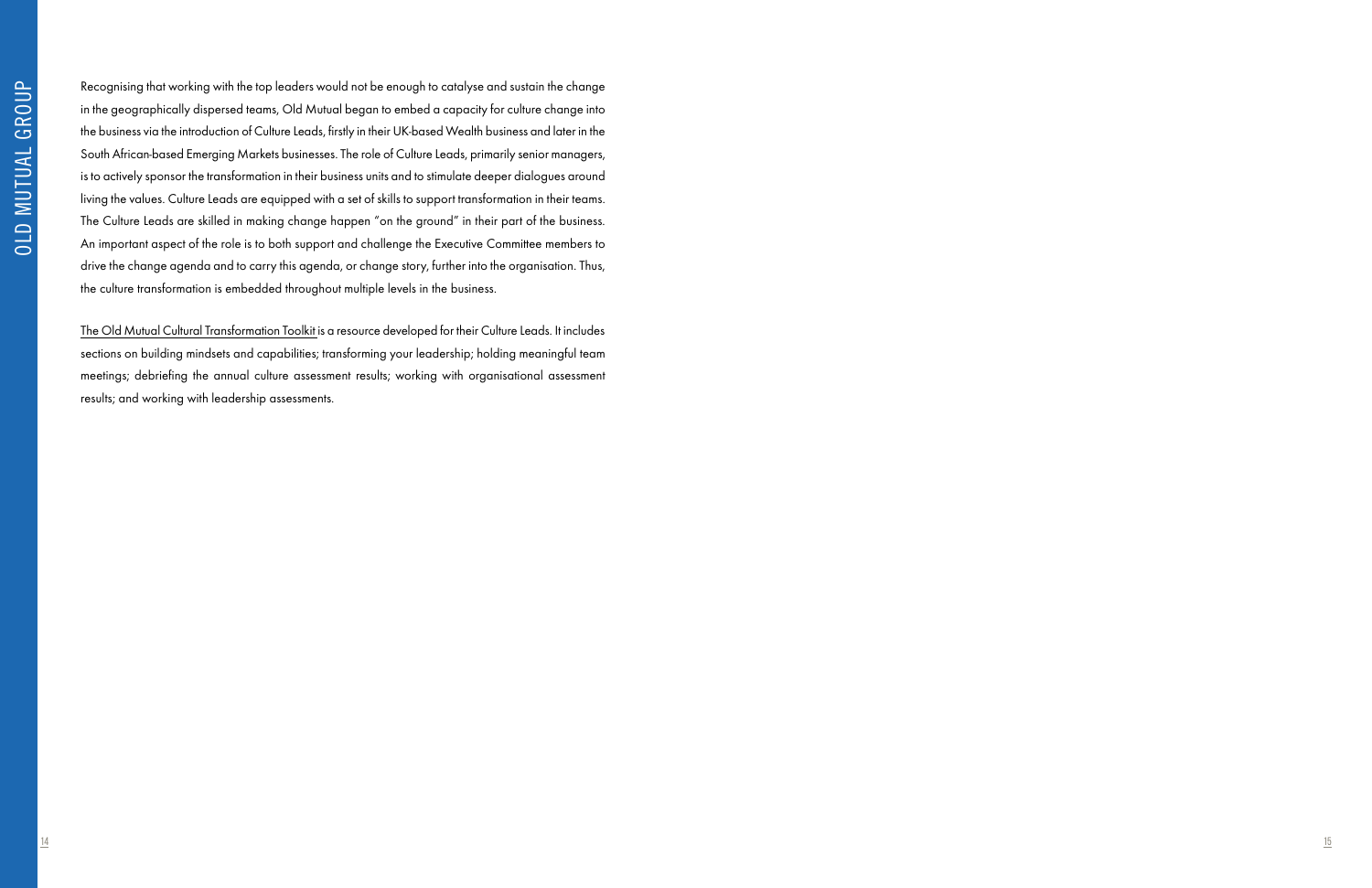### CASE STUDY: Unilever Brazil

### INDUSTRY: **Consumer Goods** NUMBER OF EMPLOYEES: **10000+**  OPERATIONS IN: **Brazil**

Unilever Brazil had an incredible legacy built over eighty years, however, in 2004–05, after decades of strong growth, revenues slowed and the business was in need of renewal. In early 2008, Kees Kruythoff, the newly appointed Chairman, along with the Unilever Brazil Board, launched a transformational effort to reignite growth. They recognised a need to not only address strategic challenges and manage operations, but to address the organisational culture as well. They had five big thoughts: (1) accelerate growth; (2) profit out of scale; (3) build sustainable transformation in society; (4) identify capabilities needed to build the business; and (5) take a 'merged rivers' approach—cultural transformation and operations (strategy/ Key Performance Indicators), like the two Amazonian rivers that merge, had to be managed in an integrated fashion—not either or, or even side by side, but together, simultaneously.

"At the heart, we're encouraging personal meaning. This is where growth happens. To make meaning is human. To choose the meaning we make is to be leaders."

> <span id="page-9-0"></span>–Rob Mallick, Culture Consultant, Unilever Brazil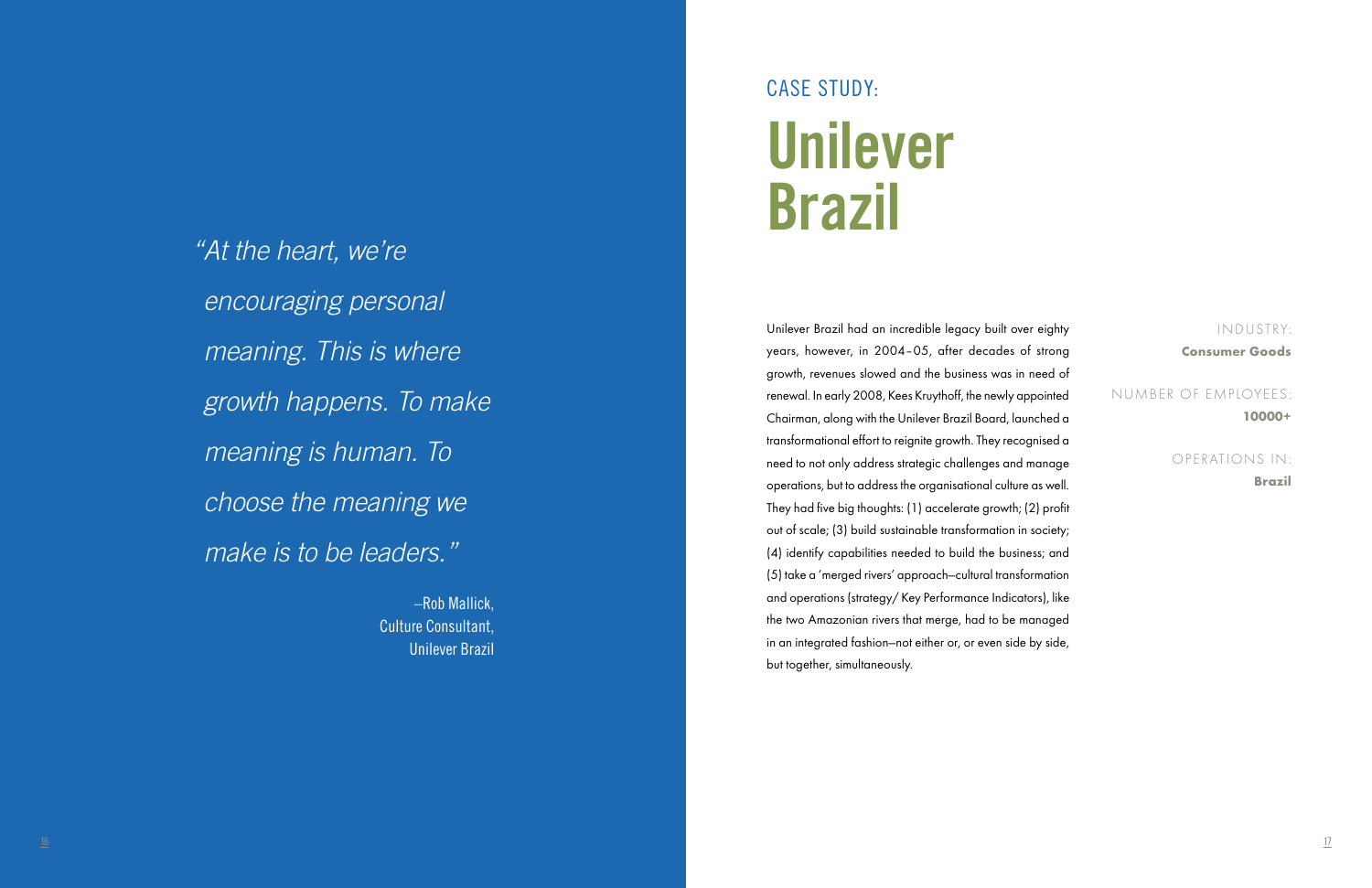### THE PROCESS

- » Developed a shared understanding that the concept of a linear process can be outdated and ineffective. Truly dynamic work with cultures is very much in the moment and allows for human dynamics.
- » Conducted a Cultural Values Assessment every six months.
- » Maintained disciplined attention for 36 months.
- » Emphasised that leaders create culture. Brought the Board through a journey of personal reflection about their values and the culture they desired to create at Unilever Brazil. The Board led the Executive Team (ET) through the same process. And then, the ET led all 250 managers through the process, as well.
- » Established rituals and meaning: regular consistent practices and time for reflection on key espoused values.
- » Continually reframed needs, i.e. when there was an overemphasis on safety, they taught the need for risk taking and vulnerability.

#### THE OUTCOME

- » Revenue grew by 3 percent in 2008, 7 percent in 2009 and into the double digits by the second quarter in 2010. Revenue growth was also driven by increases in market share, not price.
- » Entropy, the degree of unproductive focus, fell from 37 percent to 19 percent, and then to 10 percent in 2010. Entropy in the top team fell from 31 percent to 8 percent.
- » From a culture characterised by caution, short-term focus, internal competition, and consensus, people now experience a business with long-term perspective, shared vision, teamwork, and a strong orientation toward customer satisfaction and the development of leaders.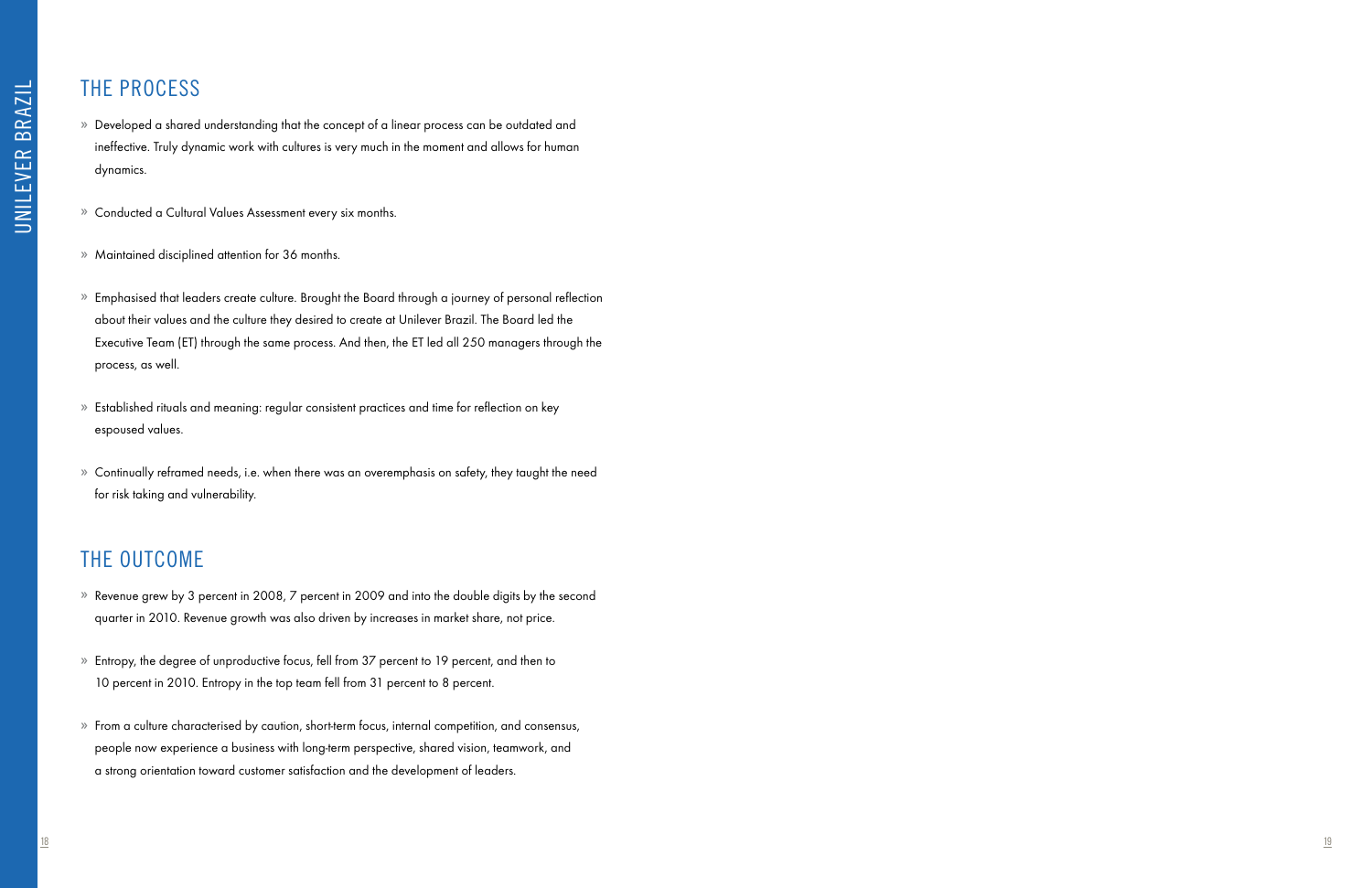# II. Key Learnings

After decades of experience organising and leading cultural transformation in organisations with more than 1000 employees, we have identified several key factors for success.

To begin, we suggest that you and your management team reflect on these together. Discuss what you do well and what you may need to consider or do differently going forward.

<span id="page-11-0"></span>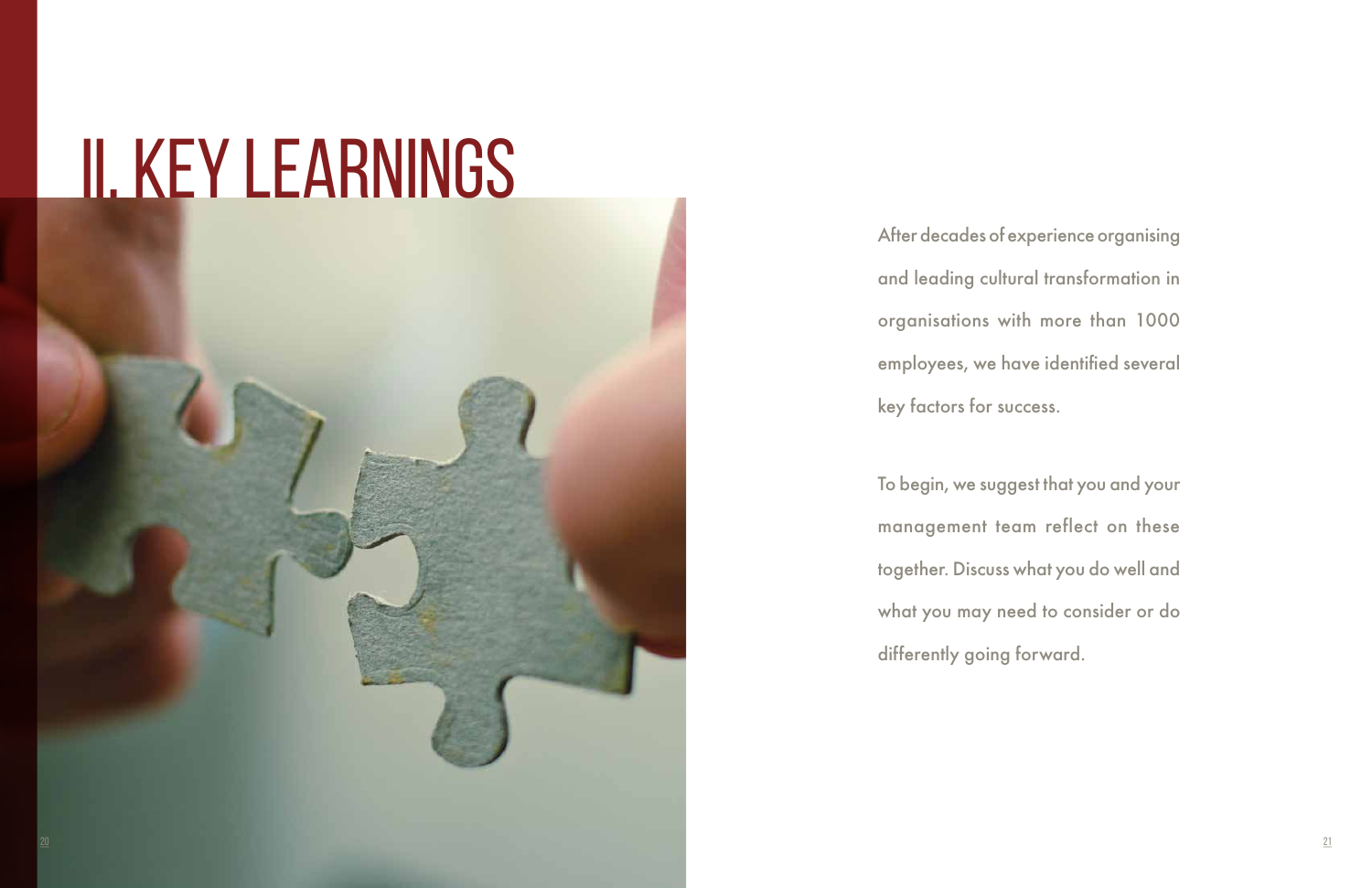### There's no "right" culture, like there's not one right way to live a life.

Many of us are looking for the best, most effective or proven successful culture. There isn't a model for what a corporate culture should be. In a time when there is a great deal of benchmarking and many thought leaders sharing insights, you have to develop the right culture for your organisation. Corporations are living systems. Start by understanding (1) the mission, vision and values of your organisation; (2) your personal needs and what motivates you; and (3) what behaviours and actions are needed to create the desired culture that supports your strategic ambitions. Keep in mind that culture is always changing in response to internal and external influences.

### "Culture eats strategy for breakfast,"

is a remark made by Peter Drucker and popularised by the President of Ford Motor Company. The point is this if you don't have a strong culture, you won't be able to effectively execute your strategy in a sustainable way. At the same time, if you don't have the focus and direction of a strategy, your culture won't survive. Your current culture—the way things are done around here—is the enabler, the power centre that provides the energy to align people to strive for a shared objective. This culture should be the expression of your mission, vision and values.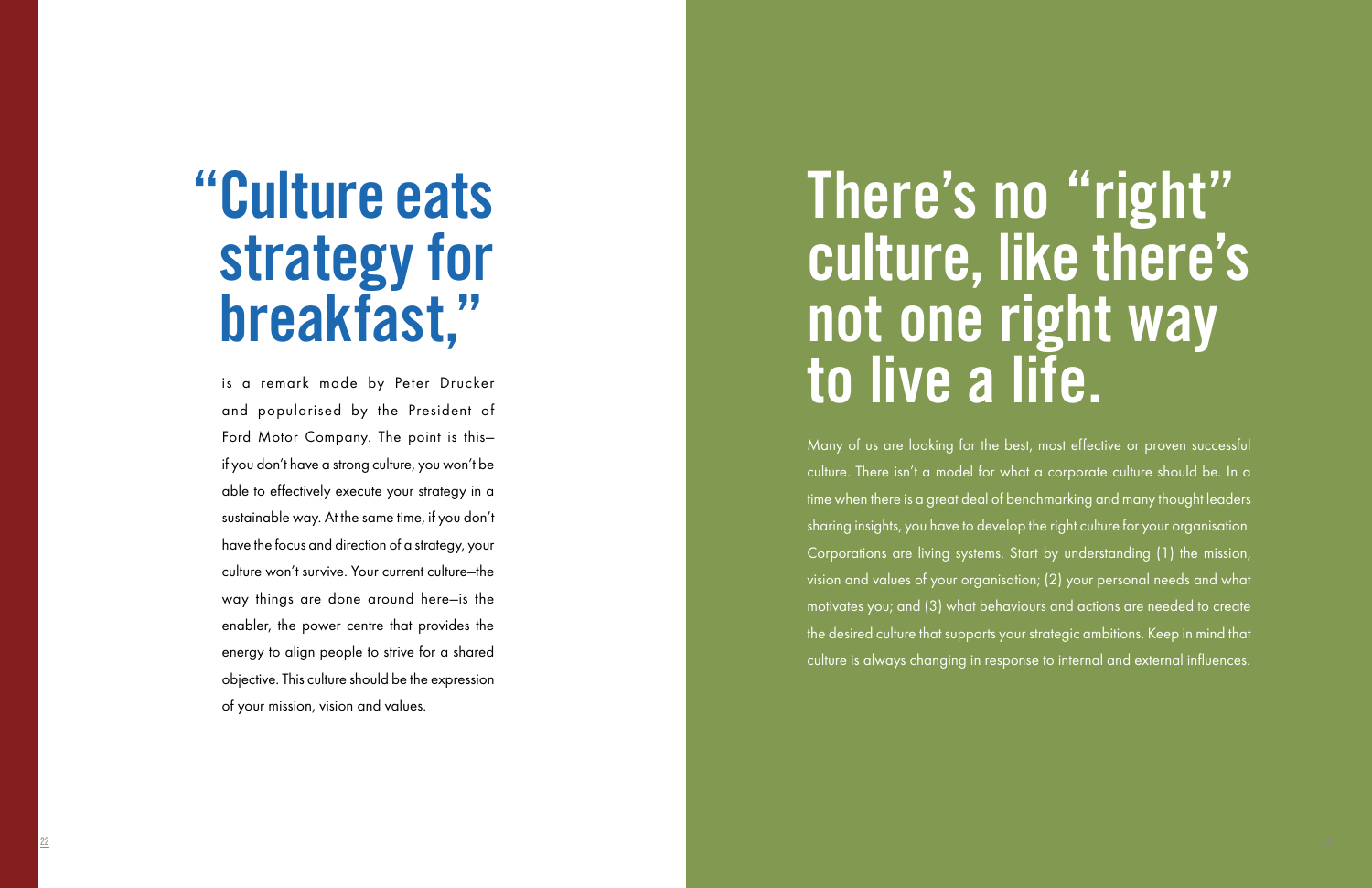### What you measure, you can manage.

Even though there is not a prescription for a perfect culture, you will need a way to measure your unique culture over time. It will be critical to track the impact of your initiatives and to adjust your course.

### Human leadership.

Organisations don't change; people do. You cannot expect your culture to change unless you are willing to transform yourself as a leader. This requires leadership development with an intimate understanding of who you are, how you behave, what is important to you and, most importantly, what you need in order to find fulfilment in your life. When you are transparent about who you are, what you truly want, and what you find unacceptable, you will be seen as a person with integrity and will develop trust among your teams. Cultural transformation must begin with authentic leaders who value human beings. When the top team leaders slow down to listen to the people in the organisation, and act upon their needs, transformation will begin. Many leaders are often too busy listen to their own personal needs. They can also miss what is going on around them. Leaders at all levels need to continuously slow down and stay open to the needs of their employees. It is important that see themselves as vital part of the whole and shift focus from self-interest to common good.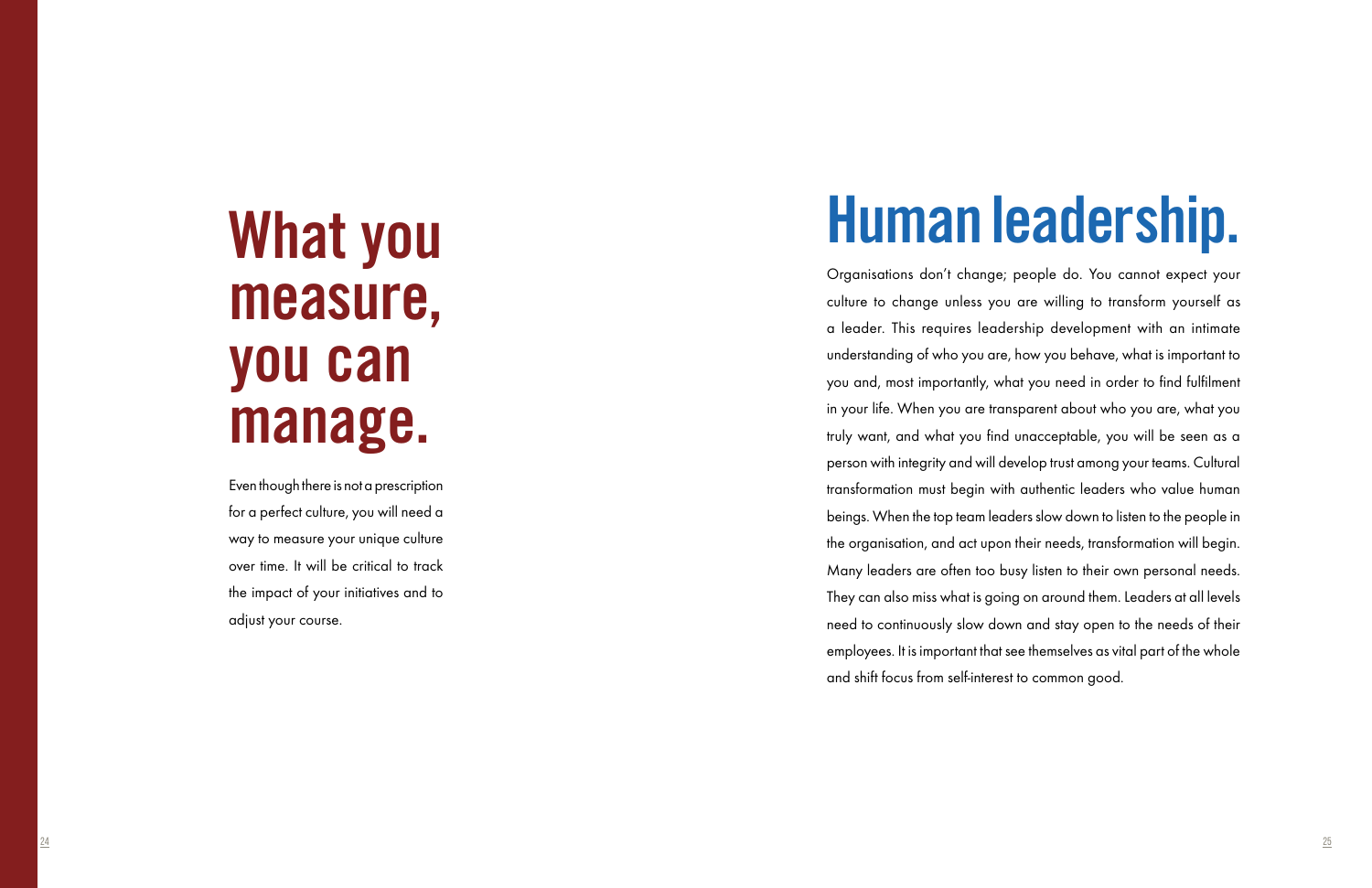## Dialogue is key.

Culture is not like a machine that you construct and manage. It is more like a living plant that you have to nurture. To cultivate this "living entity," it is crucial to engage and involve people, because they are the expression of your culture. The only way to achieve this is through dialogue, or even more precisely, through co-creative dialogue. Just by inviting dialogue, you are starting your culture transformation. Through reflection and conversation, people develop a collective awareness of what's functional and dysfunctional and begin to define the way forward toward the desired culture.

### Start at the top and the bottom.

It is often said that culture change must start at the top, with the leadership. This is true, but not the whole truth. You also need to create programs and opportunities to involve employees in developing your culture. People naturally want to work for organisations that value their people and their culture. You can start in small groups within the organisation to demonstrate the impact of culture change on team performance. However, for organisation-wide change, you'll need to empower leaders at all levels to live the desired culture.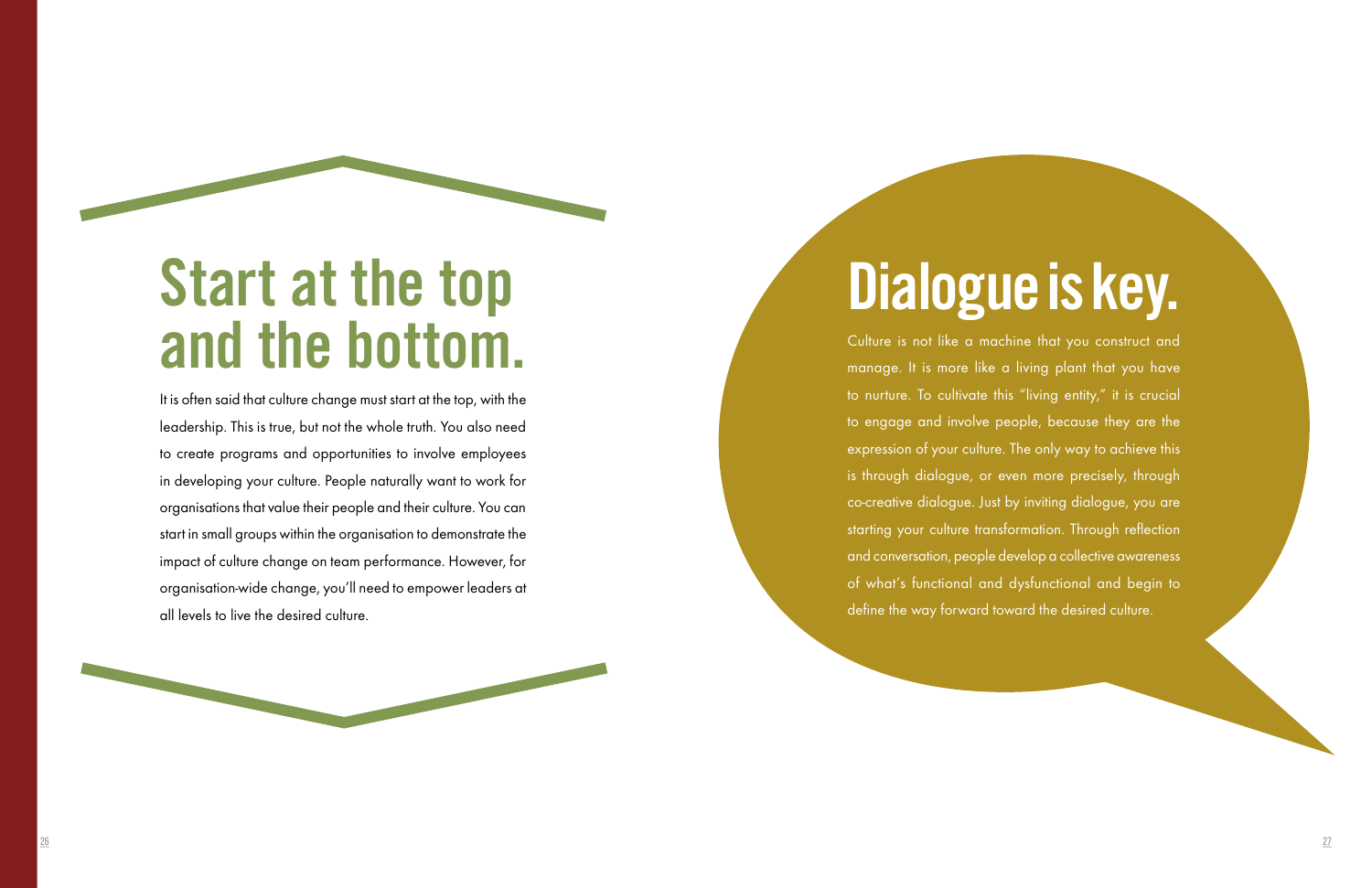### **Transformation** takes time.

PLEUNTJE VAN MEER, GLOBAL LEADERSHIP CONSULTANT WITH DECADES OF EXPERIENCE TRANSFORMING CULTURE IN LARGE ORGANISATIONS, AGREES:

As Stephen Covey is attributed as saying, "With people, slow is fast and fast is slow."

We live in a world where speed is revered. When it comes to culture, however, speed is not a success factor! This process involves human beings. Doing it too fast is like trying to jump from one side of the change curve to the other. It just does not work. If you try to push and go too quickly, the next time you face change, your employees will be reluctant. So, invest time, and be persistent and consistent, rather than trying move with speed.

### **Perspective from the Field**

"I have learned some important lessons over the past ten years working on business transformation with large and medium-sized, multi-national organisations:

- » The commitment of the leaders is vital. A leader-led intervention is necessary to shift the mindsets of the organisation.
- » The Human Resource Department and those responsible for strategy need to fully partner with the leadership in co-creating the culture change story.
- » Transformation takes time.
- » You cannot treat cultural transformation as a project with deadlines and deliverables. It is more of an emergent learning process.
- » Success requires clarity of direction, and healthy internal and external interpersonal connections based on trust.

Only when this happens will people in the organisation feel they can fully bring themselves to work."

> Pleuntje Van Meer Partner, Synnova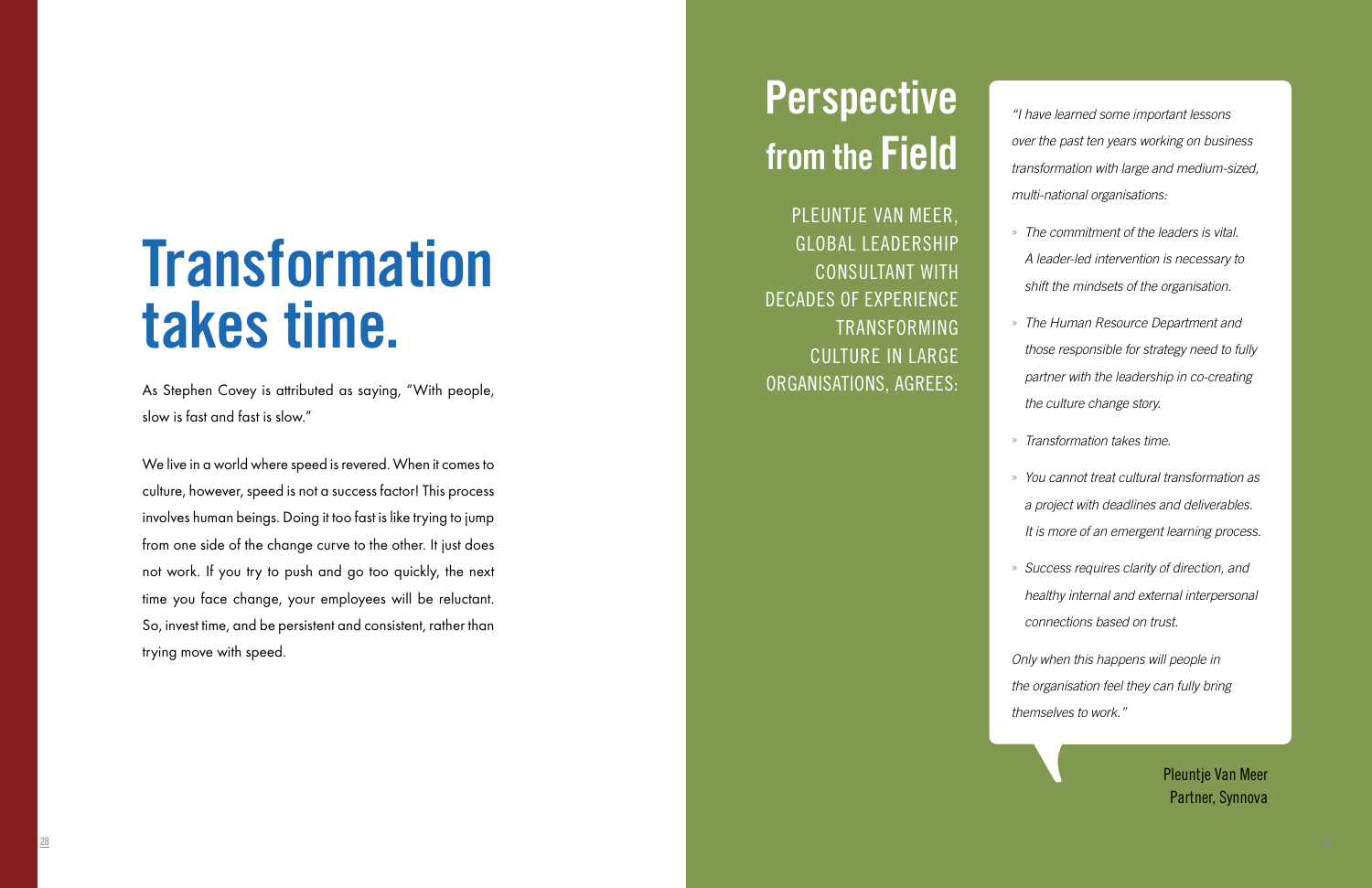# <span id="page-16-0"></span>III. 'Growing' Your DESIRED CULTURE

Creating a culture of engagement is similar to gardening. For that reason, we use the phrase "growing your culture" in order to remember that it is an organic process. It takes intention, planning, time, attention, and adjustments based on conditions. There is not a prescriptive linear way to do this, however we've identified five areas for growing your desired culture: (1) Leadership Commitment; (2) Roles for Supporting Culture; (3) How to Define & Grow Your Culture; (4) Structural Alignment; and (5) Follow-up and Learning. Each of these areas takes attention and planning, so it's important to select just a few to focus on at a time. Read through the following pages and highlight three to five vital activities that are relevant to your organisation in the next three months. Revisit the list every three months to review your accomplishments and identify the next vital activities to focus on.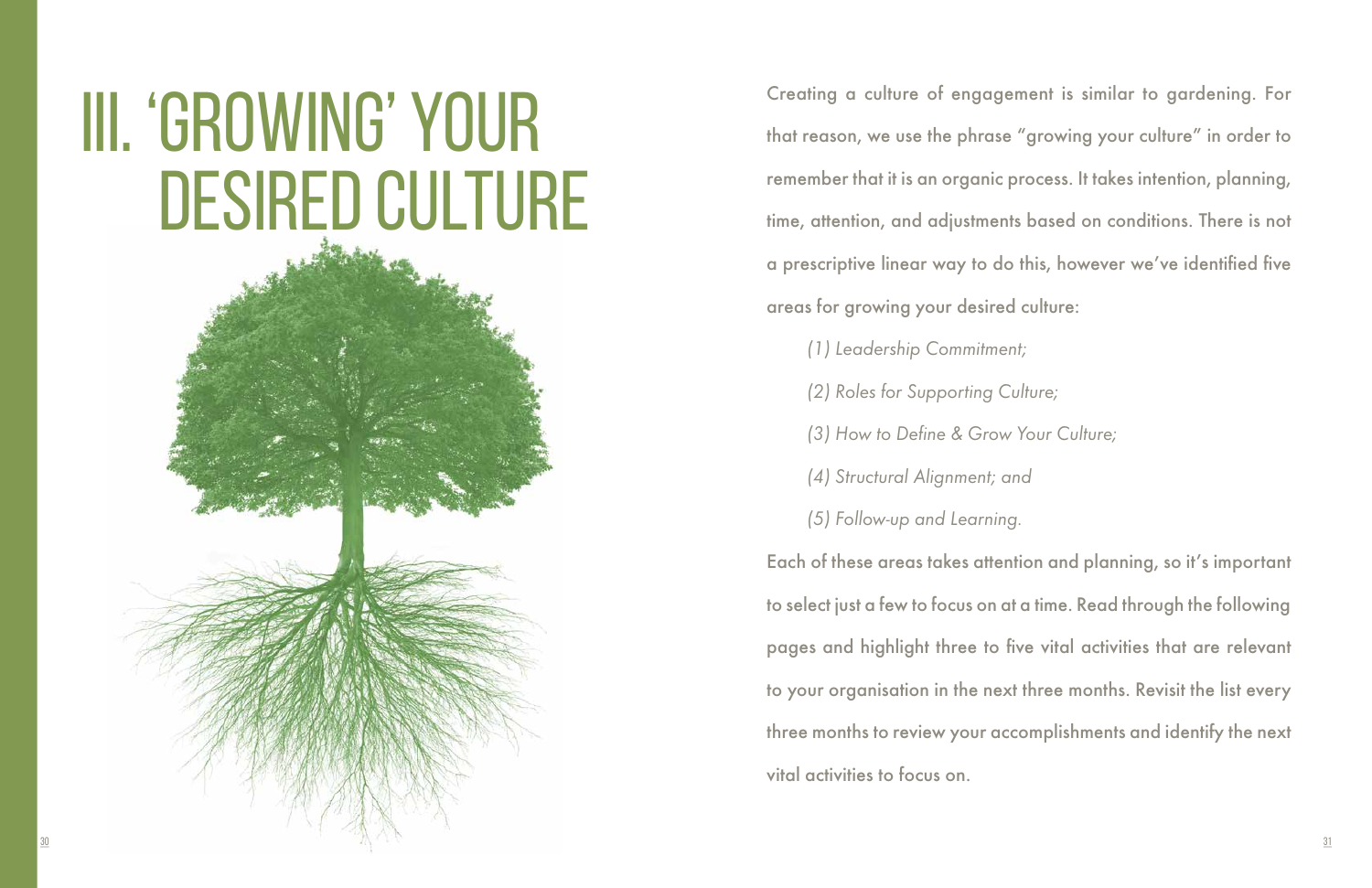### Leadership Commitment

Everyone knows that leadership is essential to transform a culture, but often the roles and responsibilities are not entirely clear. Here are some tips to create leadership commitment at all levels of the organisation.

- $\Box$  ROLE OF CEO it is critical for the CEO to lead the culture. CEOs who are committed to culture talk passionately about it every day. They have personal and clear stories about why they are working with culture. They are consistent and persistent in living the values and building the culture. They have low tolerance with people who are not working to better the culture. They walk their talk!
- $\Box$  BOARD COMMITMENT you will need buy-in and support from the most senior reporting team or structure for organisation-wide success. This is often a corporate board. Organisational priorities are typically established from the top and culture must be included, especially since it is so critical and needs attention over a long period of time.
- COMPELLING SHARED REASON the top team should develop a compelling shared reason for WHY they are working with culture. This group should have a clear picture of where they are and where they want to go. They should understand the current culture and have a shared vision of the desired culture.
- PERSONAL AWARENESS all members of the top team should develop personal awareness of self, including knowing their values, purpose, personality, behaviours, and impact on the people around them. Each leader should also understand how s/he aligns with the desired organisational values and culture.
- $\Box$  WALKING YOUR TALK each member of the top team should develop on-going awareness of and feedback on her/his behaviours, communications, and the perceptions of others.
- <span id="page-17-0"></span> $\Box$  INVOLVEMENT & COMMITMENT FROM ALL MANAGERS - develop a strategy and process to share your culture and involve of all of your managers. The strategy should include programs for managers to increase their own personal awareness and expectations about their behaviours.

#### TOOLS & RESOURCES

[Personal Values Assessment](http://www.valuescentre.com/products__services/?sec=personal_values_assessment_%28pva%29) 

[New Leadership Paradigm](http://www.newleadershipparadigm.com/)

[Leadership Values Assessment](http://www.valuescentre.com/products__services/?sec=leadership_values_assessment_(lva))

#### SELF ASSESSMENT

- 1. Does your top leadership team have a compelling and shared reason for why you are working with culture?
- 2. Do you regularly share your personal values and how they relate to the desired culture of your organisation?
- 3. Are you considering your organisational values as you make decisions, as a way to grow your organisational culture?
- 4. When you give presentations, do you share stories about values and culture?
- 5. Do you invite feedback on your behaviour as a way to transform and better 'walk your talk'? Do you have ways to measure this? Are you truly open to the feedback and do you take action after you receive it?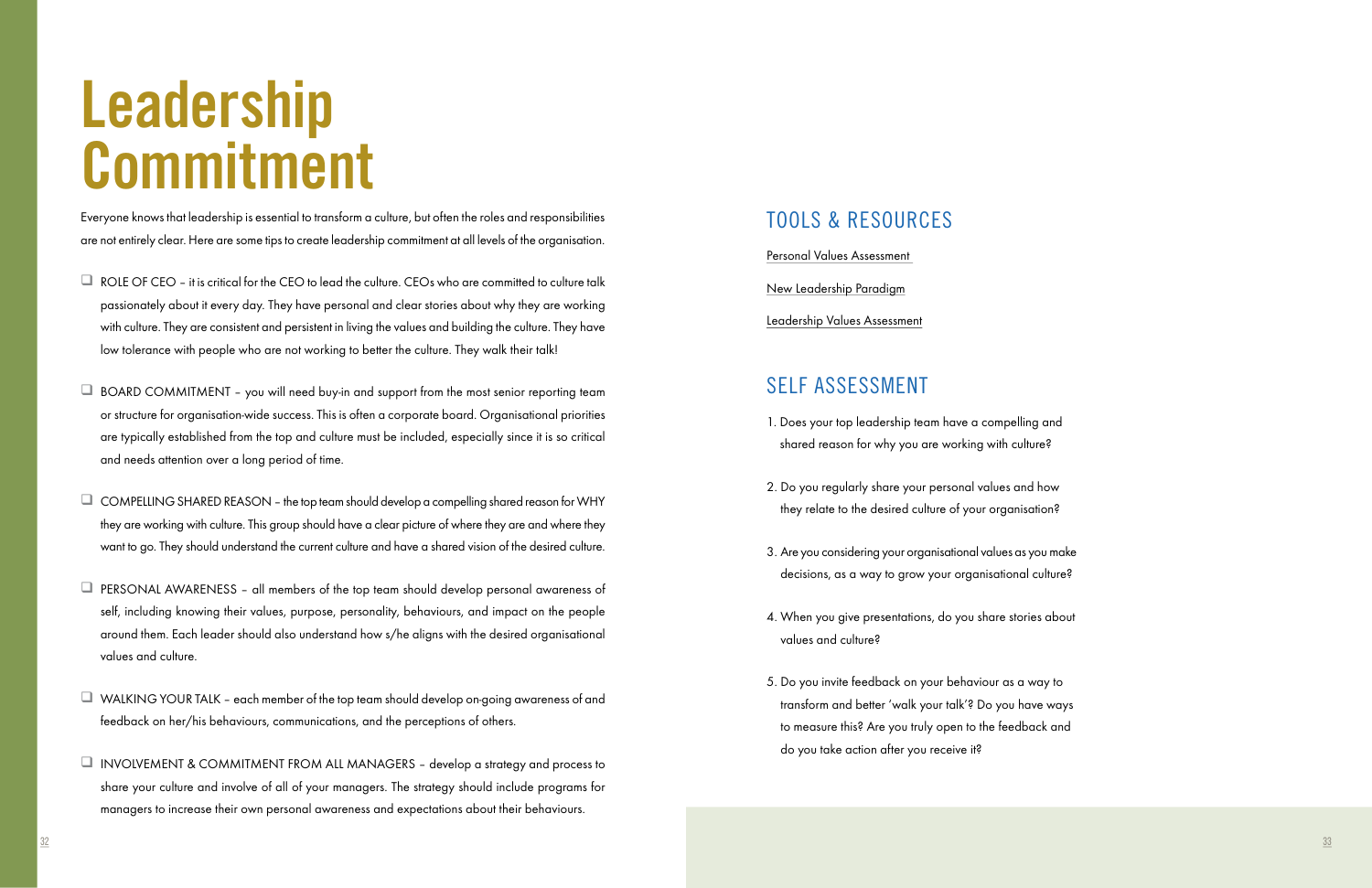### Roles for Supporting Culture

Just as you have leaders responsible for HR, finance and communication, you also need a leader to address the cultural journey, to ensure that it is taking place. Someone must be assigned to the role; it's not going to take care of itself. Established departments are often at capacity with other strategic objectives and may have difficulty taking on another dimensional responsibility. It is also important that this role work across all departments and divisions to develop and care for the on-going transformation of the culture. Candidates for this role need particular experience and training to execute the culture initiatives effectively. In addition to the primary role of Culture Manager, other employees throughout the organisation should be trained to support the culture initiatives.

- $\Box$  CULTURE MANAGER the primary role of the Culture Manager is to be the "guardian" of the culture; not the designer of the culture, nor the primary promoter, but the person who keeps track of what is happening in the culture. The Culture Manager also develops organisation-wide programs and specific interventions that enable the culture to develop in line with the changing needs of the organisation, employees and external stakeholders. This role must be internal with a clear and direct connection to the CEO/ top management.
- CULTURE AMBASSADOR culture doesn't just happen at the top. Transformation must occur throughout the organisation. Culture Ambassadors are all managers and employees who are trained to promote culture initiatives. They represent the organisational culture, provide valuable perspective about whether the culture is being lived among their teams, and facilitate frequent dialogue with employees about the values and behaviours that are necessary to support shifts in the organisation's strategy. Having one cultural ambassador for approximately every 50–75 employees should provide a critical mass of people for cultural transformation.

<span id="page-18-0"></span>The book Get Connected is a field training guide for Culture Ambassadors.

### TOOLS & RESOURCES FROM VOLVO IT

[Culture Manager Job Description](http://www.valuescentre.com/uploads/2014-03-04/TCLO2%20Culture%20Mgr%20Job.pdf) 

[Roles & Responsibilities in Culture Work](http://www.valuescentre.com/uploads/2014-03-10/Roles%20in%20Transforming%20Culture.pdf) 

[Get Connected](http://www.valuescentre.com/resources/?sec=get_connected) 

#### SELF ASSESSMENT

- 1. Is anyone assigned to support the CEO in leading the cultural transformation journey?
- 2. Is there a critical mass of people in the organisation that could facilitate the daily journey to grow your desired culture?
- 3. Do you offer tools and training to support individuals in hosting the dialogue needed to transform the culture?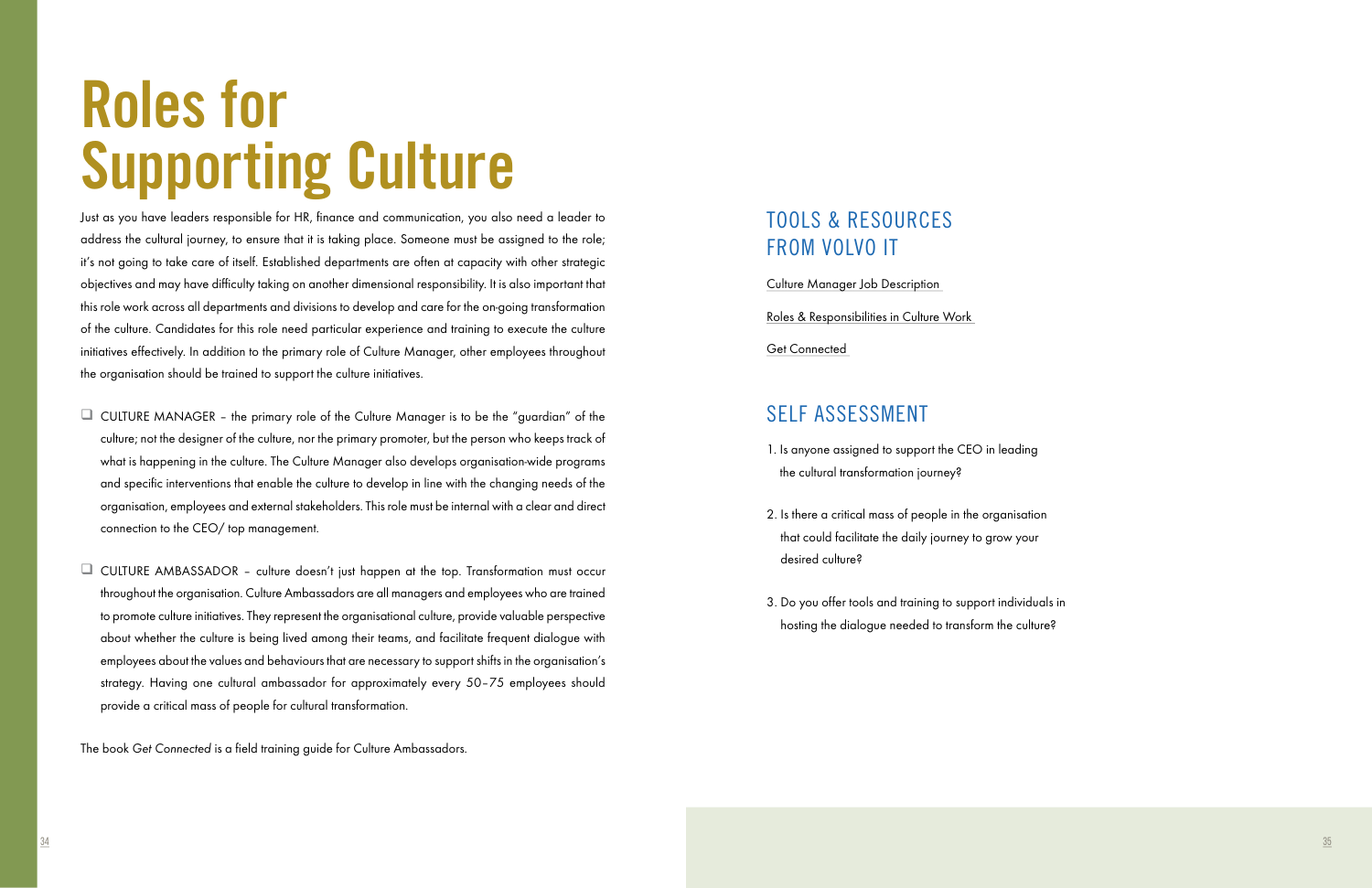### How to Define and Grow Your Culture

Many leaders think that culture is created by defining core values and implementing them. It's so much more than that. The real work is to align the different aspects of your culture. Creating your desired culture should be engaging, tangible and visible in daily interactions. It requires a systematic approach to make this happen.

 $\Box$  SHARED VISION & MISSION - everything starts with clear intention. It is critical to involve the whole organisation in defining the vision and mission. This will define your culture and strategy.

 $\Box$  CULTURE MEASUREMENT – baseline measurements will help you to understand where you are and where you want to go. These should be repeated semi-annually or annually to track your progress. This includes existing/ traditional "output" and "outcome" measurements, along with the more "causal" culture measurements (Barrett, The Values Driven Organization, 2013, pages 43–44).

Related exercises: 4 Whys from the book [Get Connected](http://www.valuescentre.com/resources/?sec=get_connected&sub=get_connected:_the_book) on page 75.

 [Barrett Values Centre's Cultural Values Assessment](http://www.valuescentre.com/products__services/?sec=cultural_values_assessment_(cva)) is one of the most comprehensive "causal" measurements available.

 DEFINE WANTED BEHAVIOURS/ACTIONS – the results of the culture measurement should be shared with teams throughout the organisation. Groups then dialogue about the results to reflect on strengths, weaknesses and opportunities. In these workshops, teams define wanted norms and behaviours.

<span id="page-19-0"></span> Related exercises and worksheets: From CVA to Action from the book [Get Connected](http://www.valuescentre.com/resources/?sec=get_connected&sub=get_connected:_the_book)  pages 52–55 and 129–145.

 HANDLE DYSFUNCTION – issues in your culture inhibit a team's ability to effectively execute your strategy. Address the dysfunction by creating a clear plan of action, detailing the values and

Related exercises and worksheets: From CVA to Action from the book [Get Connected](http://www.valuescentre.com/resources/?sec=get_connected&sub=get_connected:_the_book) pages

- behaviours that you want to establish.
	- 52–55 and 129–145.
- of the organisation? How does it relate to your desired culture?

 ALIGN STRATEGY & CULTURE – each of your strategic initiatives should include a connection to culture. How do you want people to do this work? How does it relate to the values, vision and mission

Related exercises and worksheets: Align Strategy and Culture guide from the book

[Get Connected](http://www.valuescentre.com/resources/?sec=get_connected&sub=get_connected:_the_book) on page 109.

 CONTINUOUS DIALOGUE – you need to make sure that you invest time for daily and continuous dialogue about desired behaviours. True dialogue enables people to internalise the values and concepts, and makes it more likely that they will be engaged going forward. It is the departmental manager's responsibility to make sure time and space is provided for continuous dialogue.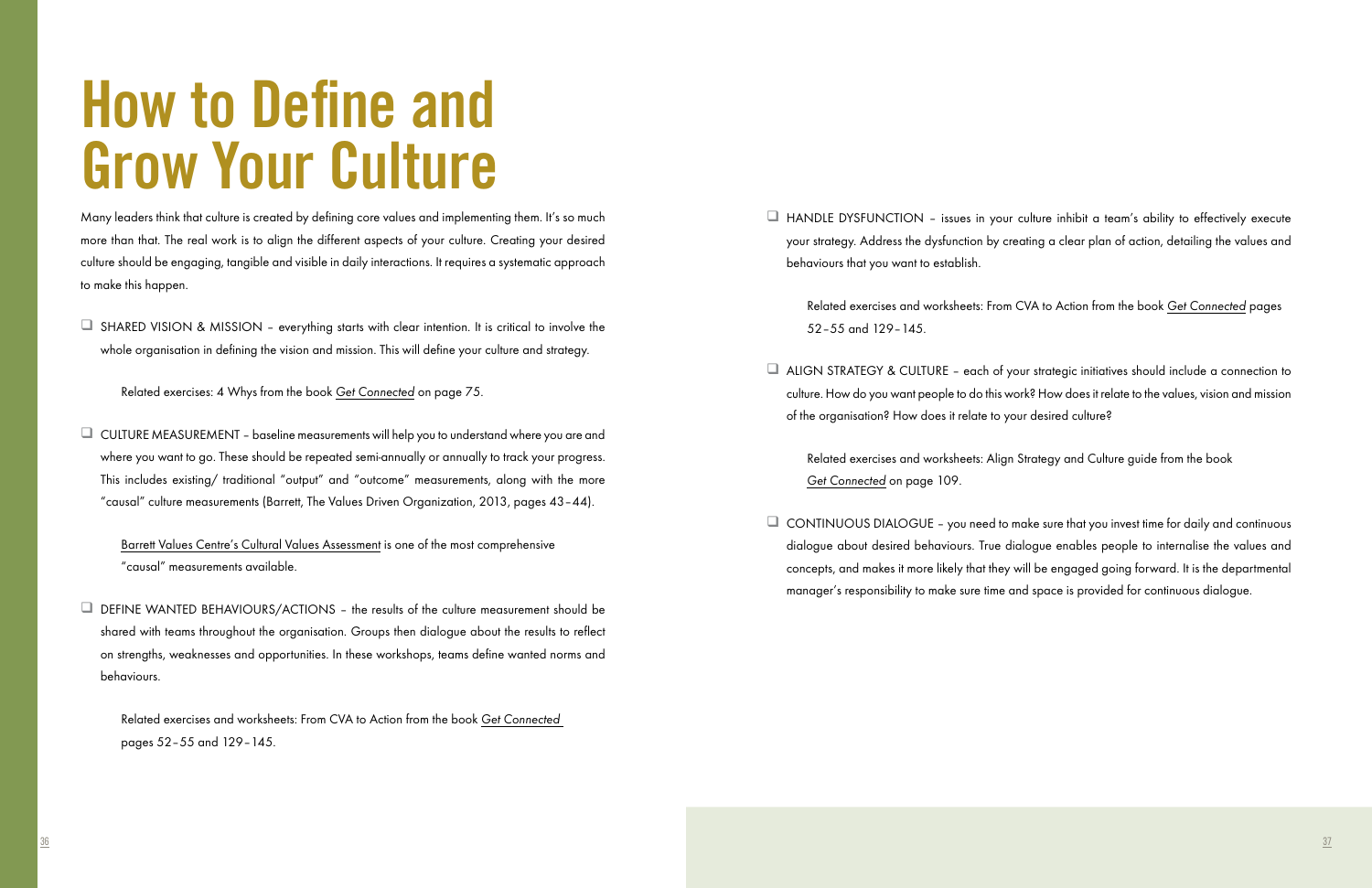#### [Get Connected](http://www.valuescentre.com/resources/?sec=get_connected)

[Old Mutual Cultural Transformation Toolkit](http://www.valuescentre.com/uploads/2014-03-04/TCLO1%20OMG%20Toolkit.pdf) 

#### SELF ASSESSMENT

- 1. Do you have a way to measure and understand the values and culture of your organisation?
- 2. Do you measure and manage the dysfunction and fear (energy leakages) in your organisation?
- 3. Have you shared your vision, mission and values throughout your organisation? Do people have a clear understanding of where the organisation is going and how this relates to their role? Do the vision, mission and values empower people to work inter-dependently?
- 4. Are your strategy and culture aligned? Have you spent time thinking about how your strategy should be executed based on the culture you want to grow?

Create culture development plan Share results and start dialogue 2

Live the values and grow the desired culture

Values assessment



Explore key values and behaviors

Prioritize key focus values

1

 $\overline{\mathbf{3}}$ 

5

### FROM CVA TO ACTION TOOLS & RESOURCES

6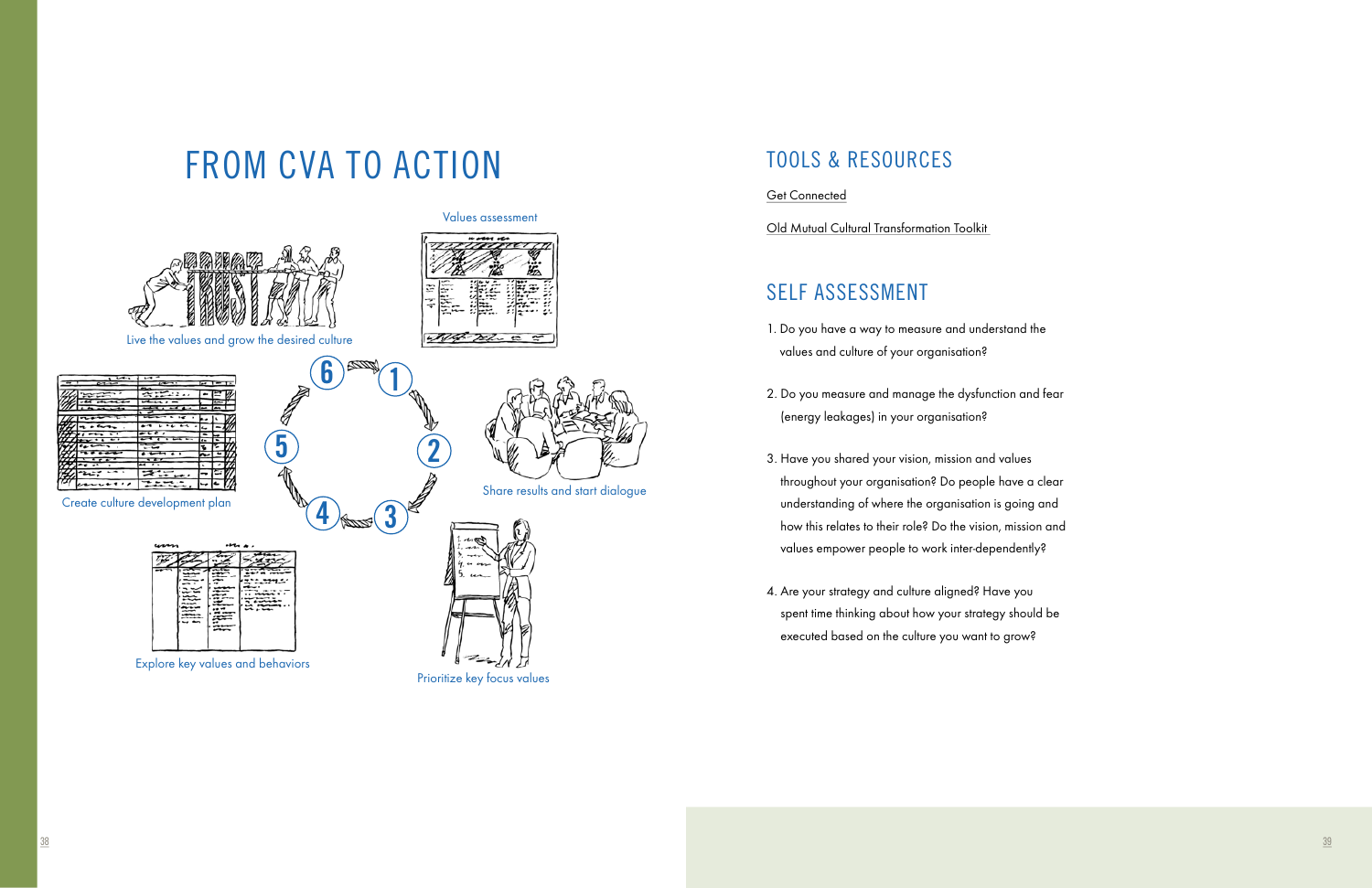## Structural Alignment

You must consistently work together on culture with the various parts of the organisation including HR, communications, and strategy, in addition to the top leadership team. Working collaboratively on culture is extremely important and easily missed. You need to ensure that the structures, systems, and communications about your culture are aligned.

Structures, policies, procedures and incentives are a reflection of the value systems of the current leaders, and the institutional legacy of past leaders. They dictate what behaviours are acceptable and should be encouraged, and what behaviours are unacceptable and should be discouraged.

- $\Box$  Decision-making processes values-based decisionmaking allows us to break with the past and create a new future based on what is important to us, both individually and as related to organisational values.
- $\Box$  HR processes and structures need to be consciously aligned with the wanted culture. This includes employee selection, evaluation and development.
- $\Box$  Leadership development and management training programs should include training and reflection on values, culture and wanted behaviours.
- <span id="page-21-0"></span> $\Box$  Establish and maintain organisation-wide values awareness programs.

The following list provides examples of some of the most important policies, procedures and programs that should reflect the organisation's espoused values.

### TOOLS & RESOURCES

[Values-based Decision Making Exercise](http://www.valuescentre.com/uploads/2014-03-04/TCLO3%20Values%20Based%20Management%20Exercise.pdf) [Values-based Decision Making Scenarios](http://www.valuescentre.com/uploads/2014-03-04/TCLO4%20Values%20Based%20Management%20Situations.pdf)

### SELF ASSESSMENT

1. Have you intentionally reviewed your structure and systems to ensure that they are aligned with

- your espoused vision, mission and values?
- 2. Do you know when and how to make values-based decisions, especially among your top management team?
- 3. Do you have visible material to reinforce your wanted values and behaviour?
- 4. Is your brand or customer promise aligned with your company values and culture?

 $\Box$  Ensure that the company brand and/or customer promise statement is aligned with your desired culture.



 $\Box$  Provide reinforcement materials including videos, pamphlets, and posters.

- $\Box$  Implement a values-based coaching program and cultivate a coaching culture.
-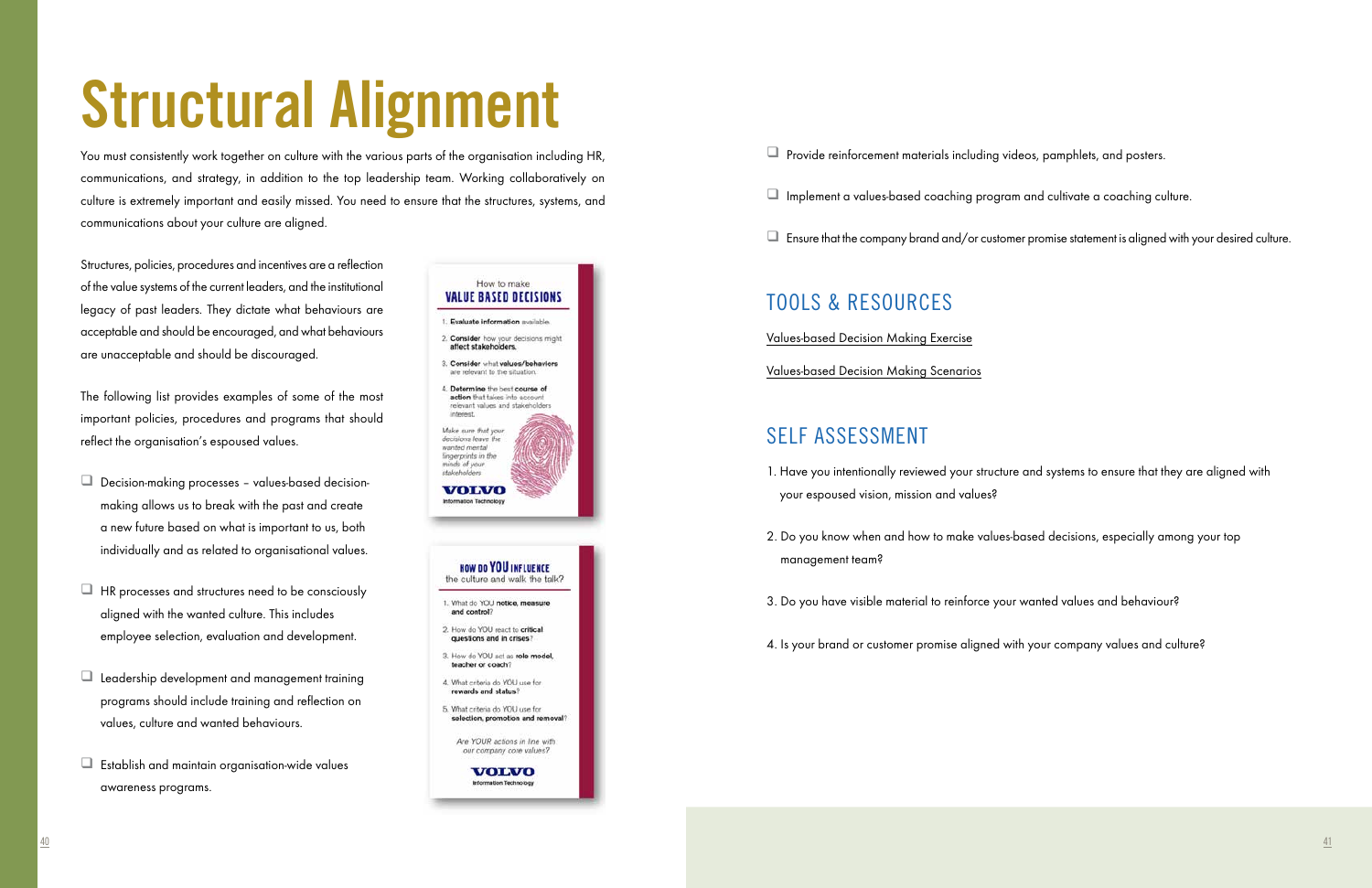### Follow Up and Learning

Transforming culture is an iterative process. Building feedback loops for learning and growth is one of the most commonly forgotten about steps in the journey. These steps will help you to learn where to focus your attention and also let you know when you need to correct your course.

 DAILY FEEDBACK – feedback is an effective way to visualise and manifest a desired culture. "Effective feedback enables the receiver to walk away understanding exactly what he or she did and what impact it had on them. When the result is this specific and this direct, there is a better chance that the person getting the feedback will be motivated to begin, continue or stop behaviours that affect performance" (Weitzel, Feedback that Works, 2000)

Related exercises: Effective Feedback from the book [Get Connected](http://www.valuescentre.com/resources/?sec=get_connected&sub=get_connected:_the_book) on page 173.

 $\Box$  QUARTERLY CULTURE REPORT – there must be a way to track and learn from your culture journey. This is different from the traditional linear ways to measure progress. The purpose is to create a shared picture of each team's current culture journey through data collection and dialogue.

 $\Box$  ROLLING 3 MONTHS PLAN – with focus, actions and dates. This plan helps the top team and the

 REFLECTION AND "LESSONS LEARNED" MEETINGS – we need invest time to stop, reflect and learn collectively. This helps us to develop shared meaning and an understanding about what works and what does not. The purpose is to enhance your team's ability to transform and learn.

Related exercises: Team Learning from the book [Get Connected](http://www.valuescentre.com/resources/?sec=get_connected&sub=get_connected:_the_book) on page 165.

 $\Box$  A CULTURE DEVELOPMENT PLAN - with desired values, actions, responsibilities and dates. This plan helps each team to review, focus and manage the cultural transformational journey.

 $\Box$  FOLLOW UP CULTURE ASSESSMENT - define how and when you intend to follow up to see the

 RECOGNITION, CELEBRATION & REWARDS (Performance/Behaviour Awards) – people like to be caught doing things right. This is contagious, so the more you do this the more it will spread. Traditionally we are not good at celebrating what is right and good around us. By intentionally focusing on the positive, we also grow the behaviour and culture we want to see.

<span id="page-22-0"></span>Recommended book for ideas: [1001 Ways to Reward Employees](http://www.amazon.com/1001-Ways-Reward-Employees-Nelson-ebook/dp/B00245A4PK), Bob Nelson.

Related exercises: Culture Report from the book [Get Connected](http://www.valuescentre.com/resources/?sec=get_connected&sub=get_connected:_the_book) on page 185.

Culture Manager to review, focus and manage the cultural transformational journey.

 This whole article with its related activities and questions is meant to serve as base for building a Rolling 3 Month Plan to manage your culture.

There is an example of a Culture Development Plan in the book [Get Connected](http://www.valuescentre.com/resources/?sec=get_connected&sub=get_connected:_the_book) on page 54.

effect of your efforts and the evolution.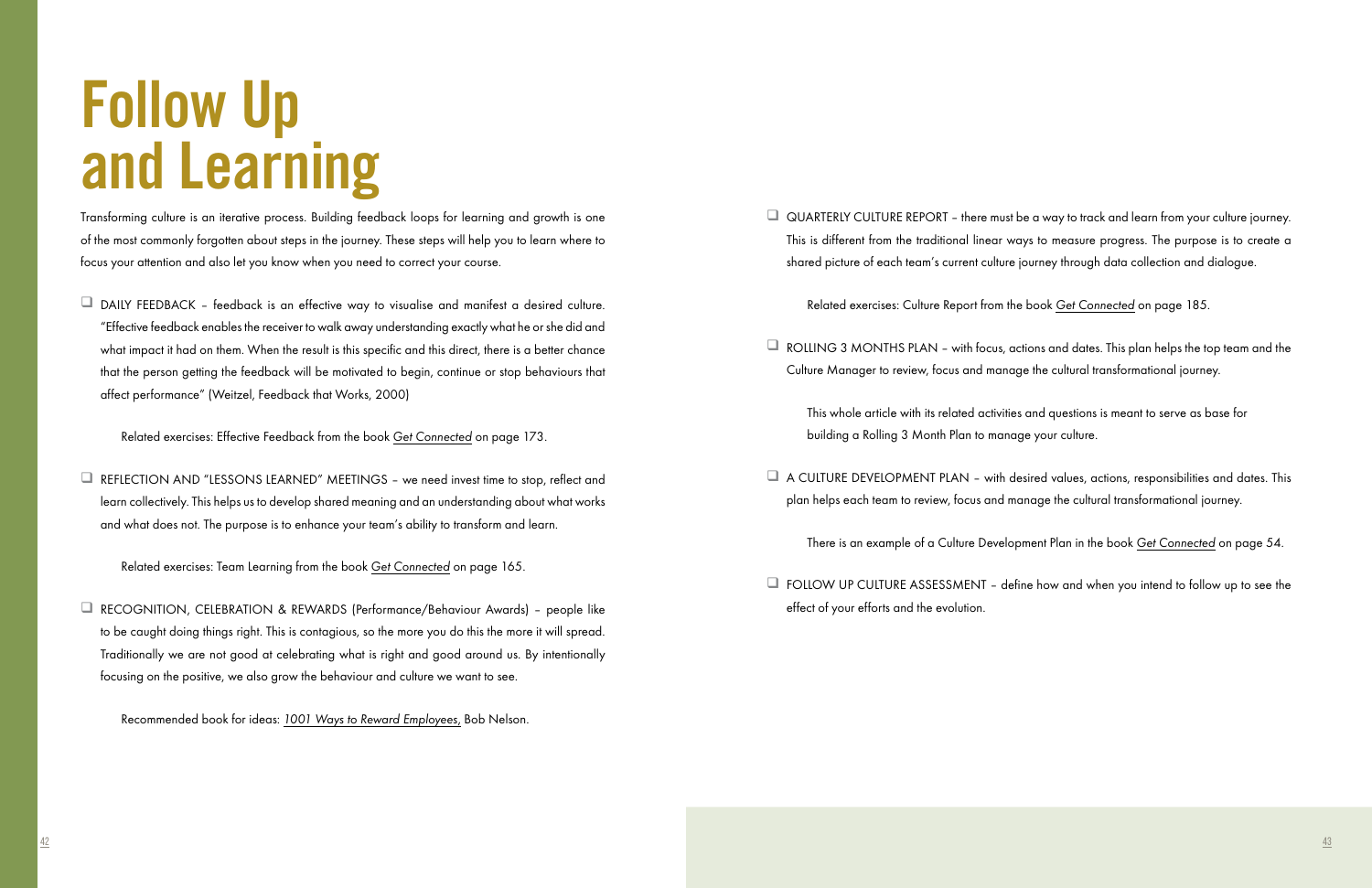#### **Notes**

#### TOOLS & RESOURCES

#### **[Get Connected \(GC\)](http://www.valuescentre.com/resources/?sec=get_connected&sub=get_connected:_the_book)**

Culture Development Plan Example (GC pg 54 and 141)

Quarterly Culture Report (GC pg 185)

Team Learning Guide (GC pg 165)

Effective Feedback Guide (GC pg 173)

#### SELF ASSESSMENT

- 1. Do you have an overall plan for how to manage your culture development in your whole organisation?
- 2. Does each team in your organisation have a Culture Development Plan connecting values and behaviours?
- 3. Is your culture open to feedback and reflections, where you learn from your daily experiences and performance?
- 4. Do you celebrate your successes and desired behaviours?

| and Ideas |
|-----------|
|           |
|           |
|           |
|           |
|           |
|           |
|           |
|           |

|  | <b>ALCOHOL</b> |
|--|----------------|
|  |                |
|  |                |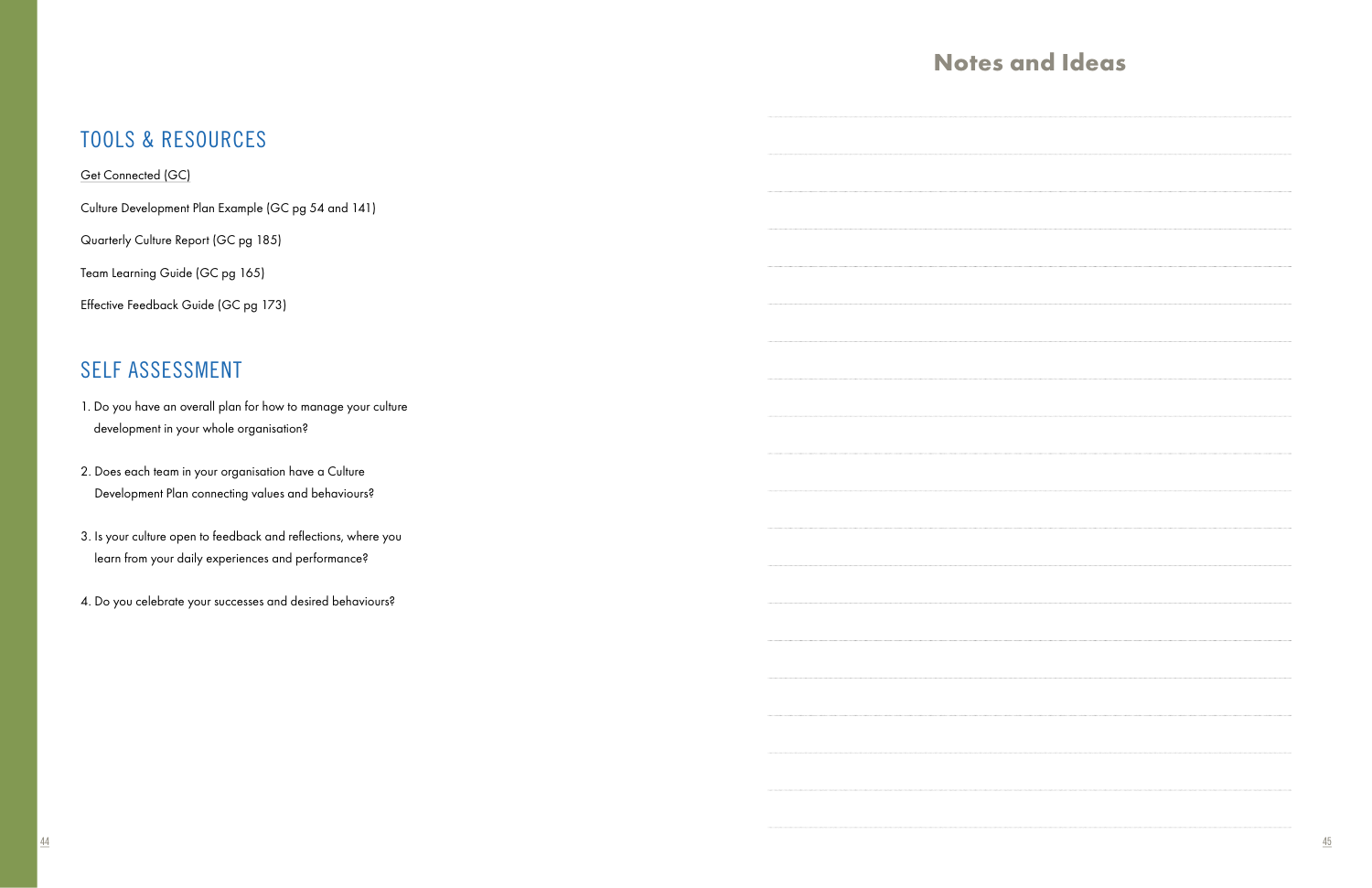This conclusion is a beginning, rather than an ending. Start by asking yourself the vital questions throughout this paper. This is not an all-inclusive list of questions and activities. It is a starting point and something for you to continuously nurture. To learn more about transforming organisational

culture, review the following list of resources. You can also visit www.valuescentre.com or the [Cultural Transformation Tools \(CTT\)](http://www.linkedin.com/groups?home=&gid=1489507&trk=groups_most_popular-h-logo) [Community on LinkedIn](http://www.linkedin.com/groups?home=&gid=1489507&trk=groups_most_popular-h-logo) for more resources on the Barrett Model and methodology and to connect with practitioners.

## In Conclusion

<span id="page-24-0"></span>